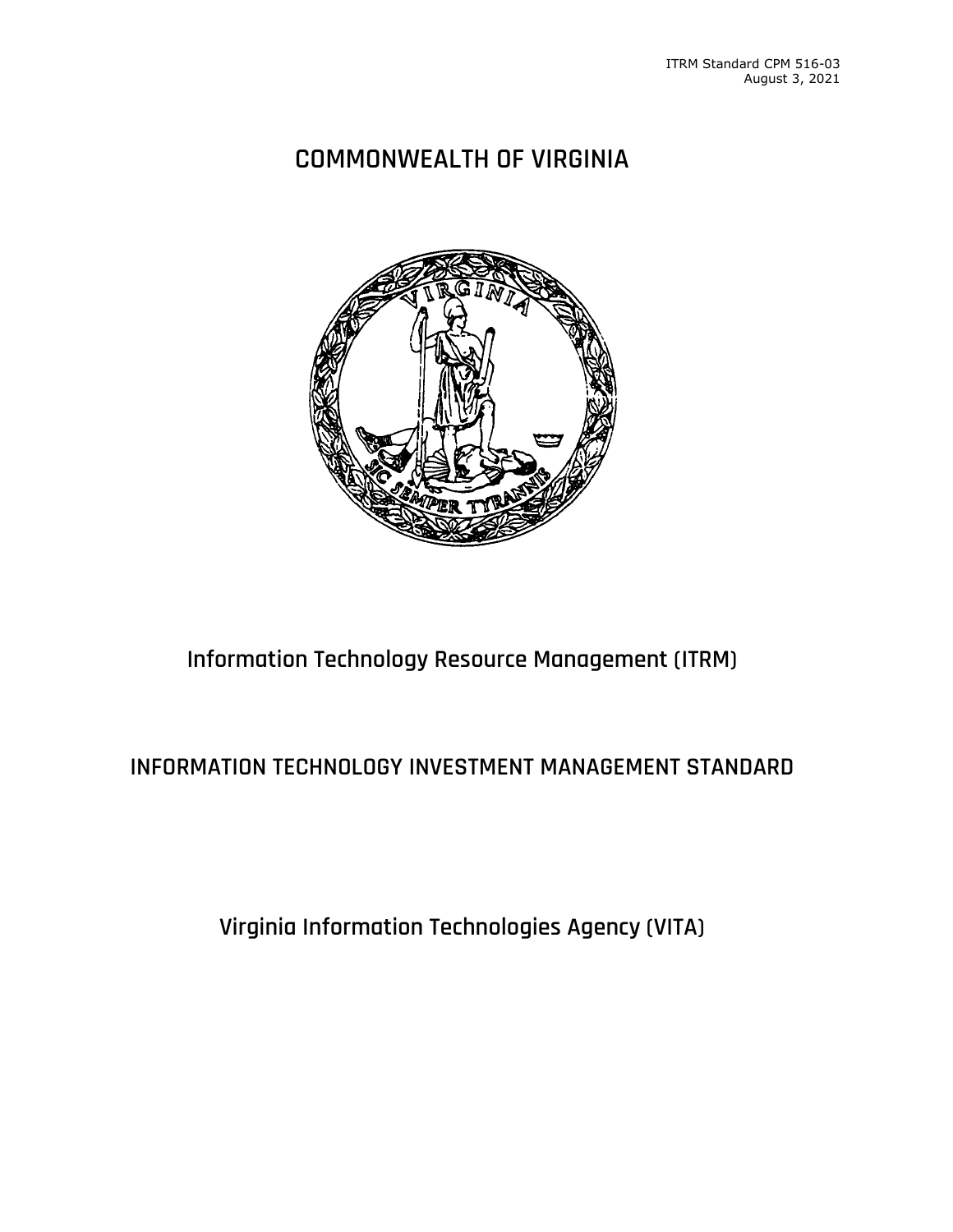## **Reviews**

**This publication was reviewed and approved by the Director of the Policy, Practice and** Architecture Division.

\_\_\_\_\_\_\_\_\_\_\_\_\_\_\_\_\_\_\_\_\_\_\_\_\_\_\_\_\_\_\_\_\_\_\_\_\_\_\_\_\_\_\_\_\_\_\_\_\_\_\_\_\_\_\_\_\_\_\_\_\_\_\_\_\_\_\_\_\_\_\_\_\_\_\_\_\_\_\_\_\_\_\_\_\_\_\_\_\_\_\_

 Online review was provided for agencies and other interested parties via the VITA Online Review and Comment Application (ORCA).

## **Publication Version Control**

Questions related to this publication should be directed to the Manager of VITA's Enterprise Architecture (EA) Division. PPA notifies Agency Information Technology Resources (AITRs) at all state agencies, institutions and other interested parties of proposed revisions to this document.

| <b>Version</b>                         | <b>Date</b> | <b>Revision Description</b>                                                                                                                                                                                                                                                                                                                                                                                                                                                                                                                                                                                                                                                                                                                                                                                                                                                                                         |
|----------------------------------------|-------------|---------------------------------------------------------------------------------------------------------------------------------------------------------------------------------------------------------------------------------------------------------------------------------------------------------------------------------------------------------------------------------------------------------------------------------------------------------------------------------------------------------------------------------------------------------------------------------------------------------------------------------------------------------------------------------------------------------------------------------------------------------------------------------------------------------------------------------------------------------------------------------------------------------------------|
| <b>COV ITRM Standard</b><br>CPM 516-00 | 09/30/2008  | Publication of Information Technology Investment<br>board (ITIB) approved original Standard                                                                                                                                                                                                                                                                                                                                                                                                                                                                                                                                                                                                                                                                                                                                                                                                                         |
| <b>COV ITRM Standard</b><br>CPM 516-01 | 05/09/2012  | This is a major revision to the Information Technology<br>Investment Management (ITIM) standard which<br>addresses administrative updates necessitated by<br>changes in the Code of Virginia that impact the<br><b>Commonwealth Project Governance Assessment</b><br>(CPGA) methodology. Changes include revision of roles<br>and responsibilities, increase in dollar values<br>expenditures requiring CIO approval, clarification of<br>requirements in section 4 and changes in the<br>document's format to align with the document<br>development process.                                                                                                                                                                                                                                                                                                                                                      |
| <b>COV ITRM Standard</b><br>CPM 516-02 | 1/31/2017   | This is an extensive reorganization and rewriting of the<br>ITIM standard and, consequently will not be identifying<br>changes line-by-line. To do so would make the<br>document difficult to read and understand. These<br>changes are necessitated by changes in the Code of<br>Virginia, updates to the Commonwealth Technology<br>Business Plan and the Updated Commonwealth<br>Strategic Plan for IT, and revisions to agency IT<br>strategic planning requirements and processes.<br>Additional changes to the standard include<br>reorganization to improve flow and comprehension,<br>revised figures, updated web links, refined definitions<br>of investment risk and portfolio management, and<br>inclusion of previous appendices in the body of the<br>document. Further additions are a purpose statement<br>at the beginning of each section and an appendix<br>summarizing agency responsibilities. |

This following table contains a history of revisions to this publication.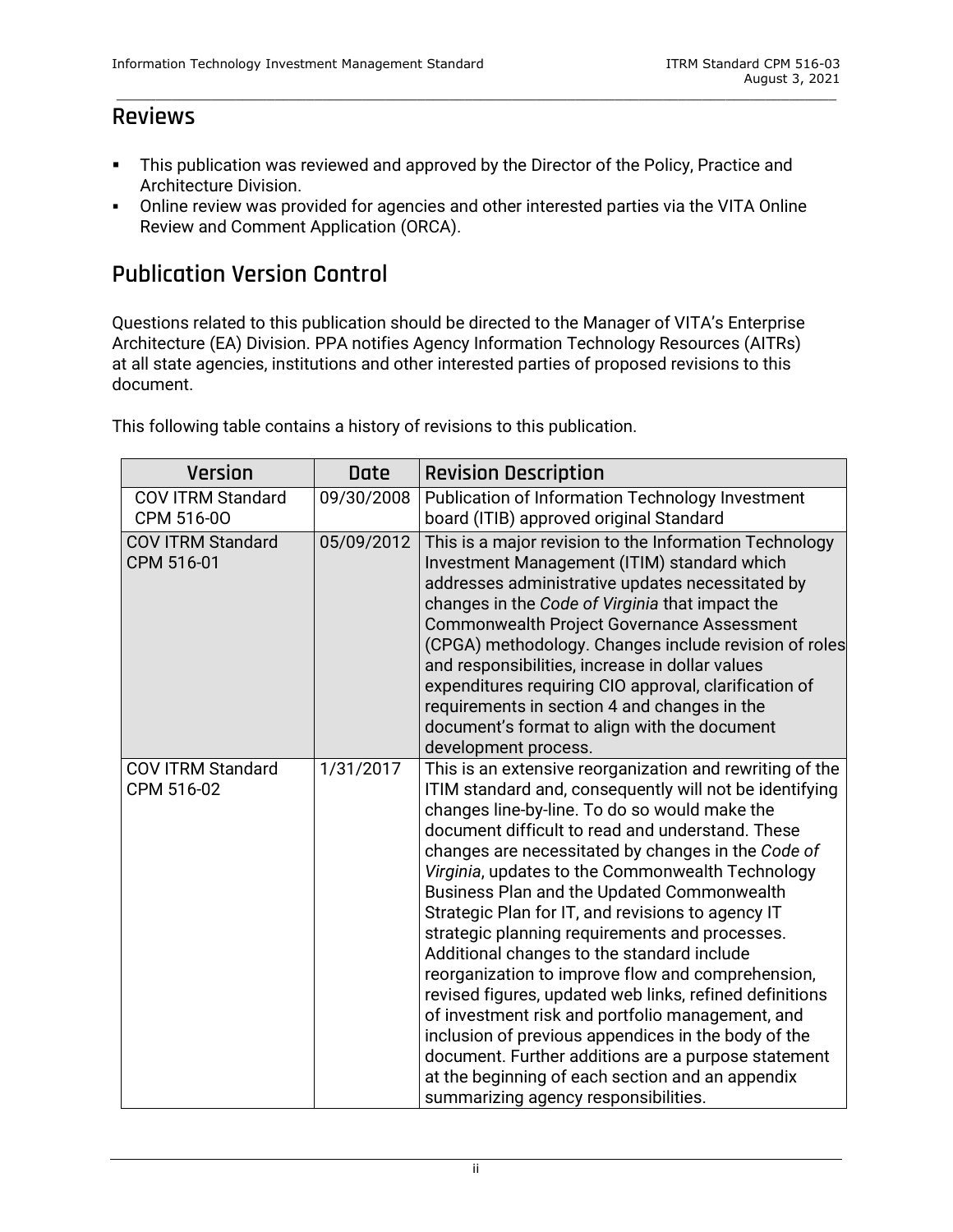| Version                                | <b>Date</b> | <b>Revision Description</b>                                                                                                                                                                                                                                                                                                                                                                                                                                                                                                                                                                                         |
|----------------------------------------|-------------|---------------------------------------------------------------------------------------------------------------------------------------------------------------------------------------------------------------------------------------------------------------------------------------------------------------------------------------------------------------------------------------------------------------------------------------------------------------------------------------------------------------------------------------------------------------------------------------------------------------------|
| <b>COV ITRM Standard</b><br>CPM 516-03 | 8/3/2021    | This is an administrative update to reflect changes to<br>the Code of Virginia, and changes to the Commonwealth<br>organizational structures that support ITIM decisions<br>and approval processes. This update also includes<br>updated web links and documentation references,<br>including graphic references.<br>This document also contains font updates as per the<br>ITRM Policy, Standard, Guideline and Formulation<br>Standard, from Verdana to Rajdhani (headings) and<br>Roboto (content) "Commonwealth" has also been<br>capitalized throughout the document to reflect VITA<br>communications policy. |
|                                        |             |                                                                                                                                                                                                                                                                                                                                                                                                                                                                                                                                                                                                                     |

## **Identifying Changes in This Document**

- See the latest entry in the revision table above.
- Vertical lines in the left margin indicate the paragraph has changes or additions. Specific changes in word are noted using italics and underlines; with italics only indicating new/added language and italics that are underlined indicating language that has changed.

The following examples demonstrate how the reader may identify requirements and recommend practice updates and changes:

| <b>EXA-R-01</b> | <b>Example with No Change <math>-</math></b> The text is the same. The text is the same.<br>The text is the same.       |
|-----------------|-------------------------------------------------------------------------------------------------------------------------|
| <b>EXA-R-02</b> | <b>Example with Revision –</b> The text is the same. A wording change, update<br>or clarification is made in this text. |
| <b>EXA-R-03</b> | <b>Example of New Text - This language is new.</b>                                                                      |
| $EXA-R-0.3$     | <del>Technology Standard Example of Deleted Standard - This standard was</del><br>rescinded on mm/dd/www.               |

## **Agency Exception Requests**

Agencies that want to deviate from the requirements and/or technology standards specified in COV ITRM Standards may request an exception using the Enterprise Architecture Change/Exception Request Form. All exceptions must be approved prior to the agency pursuing procurements, deployments, or development activities related to technologies that are not compliant with the standard. The instructions for completing and submitting an exception request are contained in the current version of COV ITRM Enterprise Architecture Policy.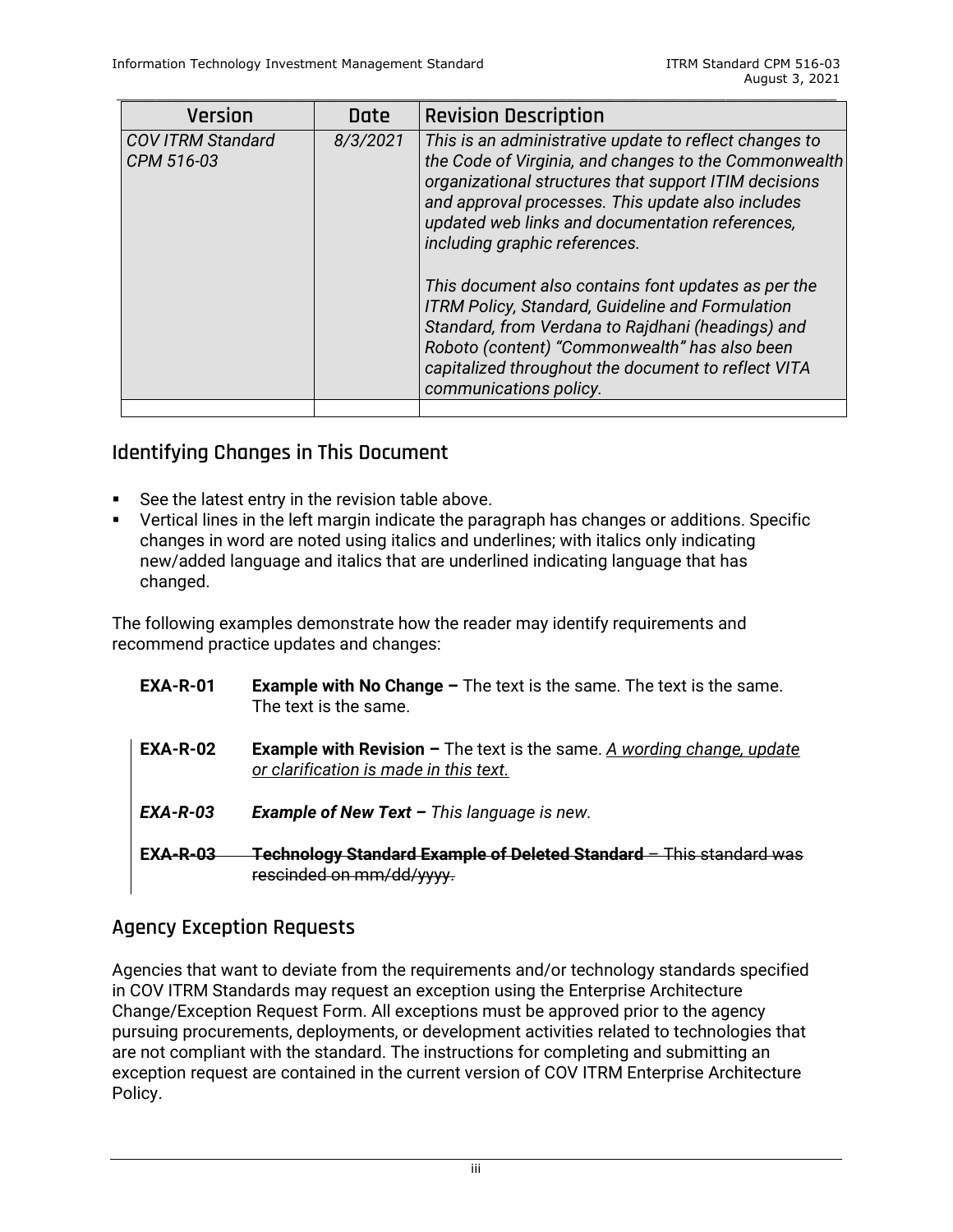*Agencies requiring deviation from the enterprise architecture (EA) EA225 requirements and/or technology standards, may request an exception using VITA's Archer application.* **Preface**

\_\_\_\_\_\_\_\_\_\_\_\_\_\_\_\_\_\_\_\_\_\_\_\_\_\_\_\_\_\_\_\_\_\_\_\_\_\_\_\_\_\_\_\_\_\_\_\_\_\_\_\_\_\_\_\_\_\_\_\_\_\_\_\_\_\_\_\_\_\_\_\_\_\_\_\_\_\_\_\_\_\_\_\_\_\_\_\_\_\_\_

#### **Publication Designation**

ITRM Standard EA516-03-02-*03*: Enterprise Architecture Standard

#### **Subject**

Information Technology Investment Management

#### **Effective Date**

*January 31, 2017, October 1, 2021*

#### **Supersedes**

COV ITRM Standard ITIM 516-02, *January 31, 2017*

#### **Scheduled Review:**

One (1) year from the effective date, then every two years thereafter.

#### **Authority**

*Code of Virginia, §2.2-2007 (Powers of the CIO) Code of Virginia § 2.2-2011. Additional powers Code of Virginia §2.2.26 Powers and duties of the ITAC relating to development, management, and operation of information technology*

#### **Scope**

This standard is applicable to all Executive Branch state agencies and institutions of higher education (hereinafter collectively referred to as "agencies") that are responsible for the management, development, purchase and use of information technology resources in the Commonwealth of Virginia. This standard does not apply to research projects, research initiatives or instructional programs at public institutions of higher education.

#### **Purpose**

The purpose of this standard is to establish guiding principles for creating optimal business value from IT-enabled business investments at acceptable cost and risk.

#### **General Responsibilities**

#### *Chief Information Officer of the Commonwealth (CIO)*

Develops and recommends statewide technical and data policies, standards and guidelines for information technology and related systems.

#### *Virginia Information Technologies Agency (VITA)*

At the direction of the CIO, VITA leads efforts that draft, review and update technical and data policies, standards, and guidelines for information technology and related systems. VITA uses requirements in IT technical and data related policies and standards when establishing contracts; reviewing procurement requests, agency IT projects, budget requests and strategic plans; and when developing and managing IT related services

#### *Information Technology Customer Advisory Council (ITAC)*

The ITAC advises the CIO on the development, adoption and update of statewide technical and data policies, standards and guidelines for information technology and related systems.

#### *Executive Branch Agencies*

Provide input and review during the development, adoption and update of statewide technical and data policies, standards and guidelines for information technology and related systems.

#### *Glossary*

As appropriate, terms and definitions used in this document can be found in the COV ITRM IT Glossary. The COV ITRM IT Glossary may be referenced on the ITRM Policies, Standards and Guidelines web page at

*[https://www.vita.virginia.gov/policy-](https://www.vita.virginia.gov/policy--governance/glossary/) [governance/glossary/](https://www.vita.virginia.gov/policy--governance/glossary/)*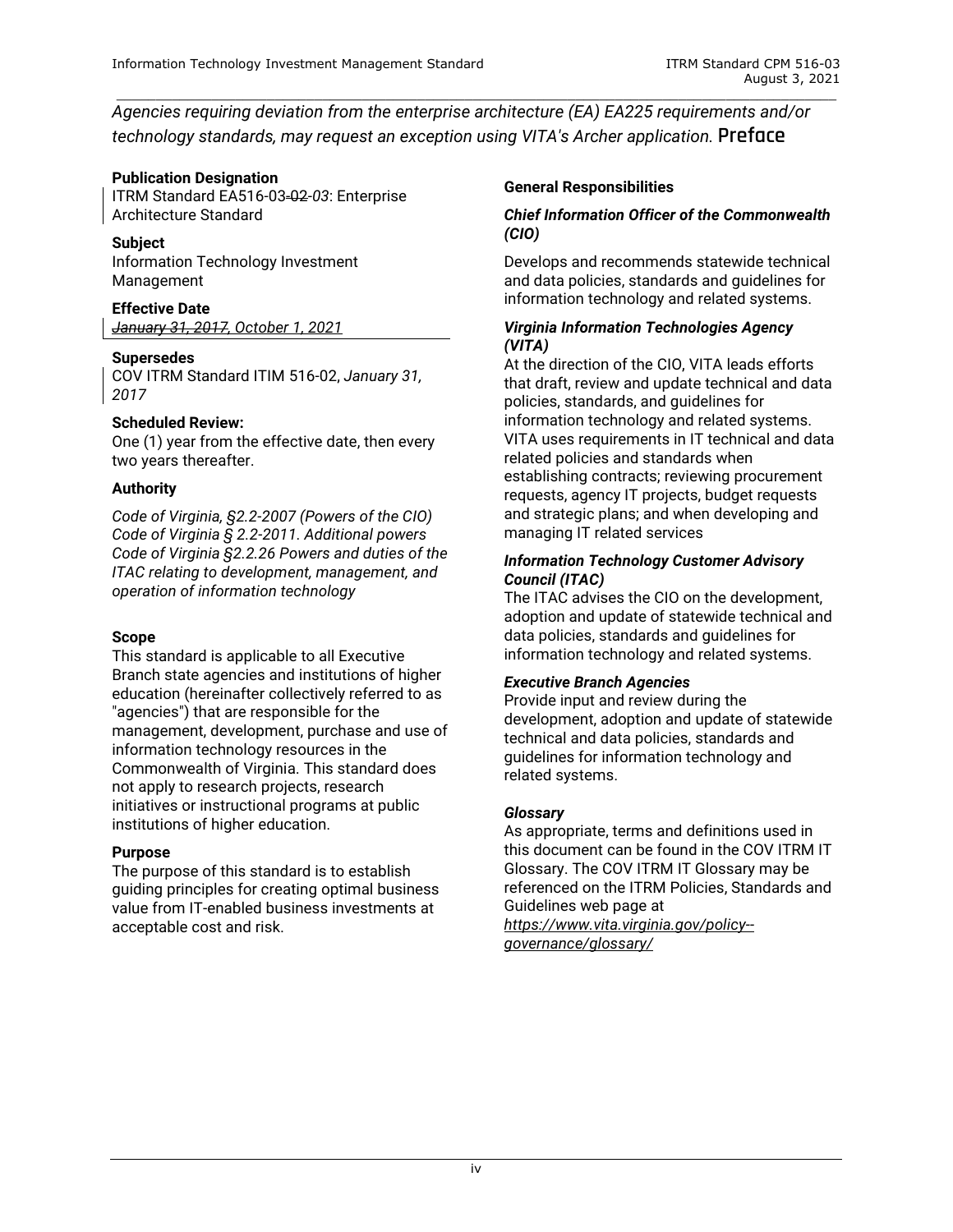# **Table of Contents**

| 1. INTRODUCTION                                                                                                                                                                                                                |    |  |  |  |
|--------------------------------------------------------------------------------------------------------------------------------------------------------------------------------------------------------------------------------|----|--|--|--|
|                                                                                                                                                                                                                                |    |  |  |  |
|                                                                                                                                                                                                                                |    |  |  |  |
|                                                                                                                                                                                                                                |    |  |  |  |
|                                                                                                                                                                                                                                |    |  |  |  |
| 2.2 Description 22.2 Description 2                                                                                                                                                                                             |    |  |  |  |
|                                                                                                                                                                                                                                |    |  |  |  |
|                                                                                                                                                                                                                                |    |  |  |  |
|                                                                                                                                                                                                                                |    |  |  |  |
| 2.6 Relation to Commonwealth IT Governance                                                                                                                                                                                     |    |  |  |  |
|                                                                                                                                                                                                                                |    |  |  |  |
|                                                                                                                                                                                                                                |    |  |  |  |
|                                                                                                                                                                                                                                |    |  |  |  |
| 3.3 Commonwealth Chief Information Officer (CIO) ________________________________ 8                                                                                                                                            |    |  |  |  |
|                                                                                                                                                                                                                                |    |  |  |  |
|                                                                                                                                                                                                                                |    |  |  |  |
|                                                                                                                                                                                                                                |    |  |  |  |
|                                                                                                                                                                                                                                |    |  |  |  |
|                                                                                                                                                                                                                                | 9  |  |  |  |
|                                                                                                                                                                                                                                |    |  |  |  |
|                                                                                                                                                                                                                                |    |  |  |  |
|                                                                                                                                                                                                                                |    |  |  |  |
| 4.2 Description 10<br>4.3 Commonwealth and Agency Technology Portfolios 12<br>12                                                                                                                                               |    |  |  |  |
|                                                                                                                                                                                                                                | 14 |  |  |  |
|                                                                                                                                                                                                                                |    |  |  |  |
|                                                                                                                                                                                                                                |    |  |  |  |
|                                                                                                                                                                                                                                |    |  |  |  |
|                                                                                                                                                                                                                                |    |  |  |  |
|                                                                                                                                                                                                                                |    |  |  |  |
|                                                                                                                                                                                                                                |    |  |  |  |
|                                                                                                                                                                                                                                |    |  |  |  |
| 6.3 Select Phase<br>$\overline{\phantom{a}}$ 18                                                                                                                                                                                |    |  |  |  |
|                                                                                                                                                                                                                                |    |  |  |  |
| 7.1 Purpose entrance and the series of the series of the series of the series of the series of the series of the series of the series of the series of the series of the series of the series of the series of the series of t |    |  |  |  |
| 7.2 Definition of Portfolio Management and Relation to the ITIM Activities 24                                                                                                                                                  |    |  |  |  |
| 7.3 Commonwealth Project Portfolio Management Process __________________________ 25                                                                                                                                            |    |  |  |  |
|                                                                                                                                                                                                                                |    |  |  |  |
|                                                                                                                                                                                                                                |    |  |  |  |
| $\sim$ 27                                                                                                                                                                                                                      |    |  |  |  |
|                                                                                                                                                                                                                                |    |  |  |  |
|                                                                                                                                                                                                                                |    |  |  |  |
| 8.5 Commonwealth Project Management Division (PMD) ______________________________ 28                                                                                                                                           |    |  |  |  |
| 8.6 Commonwealth IT Investment Management Division (ITIMD) ______________________ 29                                                                                                                                           |    |  |  |  |
|                                                                                                                                                                                                                                |    |  |  |  |
|                                                                                                                                                                                                                                |    |  |  |  |
|                                                                                                                                                                                                                                |    |  |  |  |
|                                                                                                                                                                                                                                |    |  |  |  |
|                                                                                                                                                                                                                                |    |  |  |  |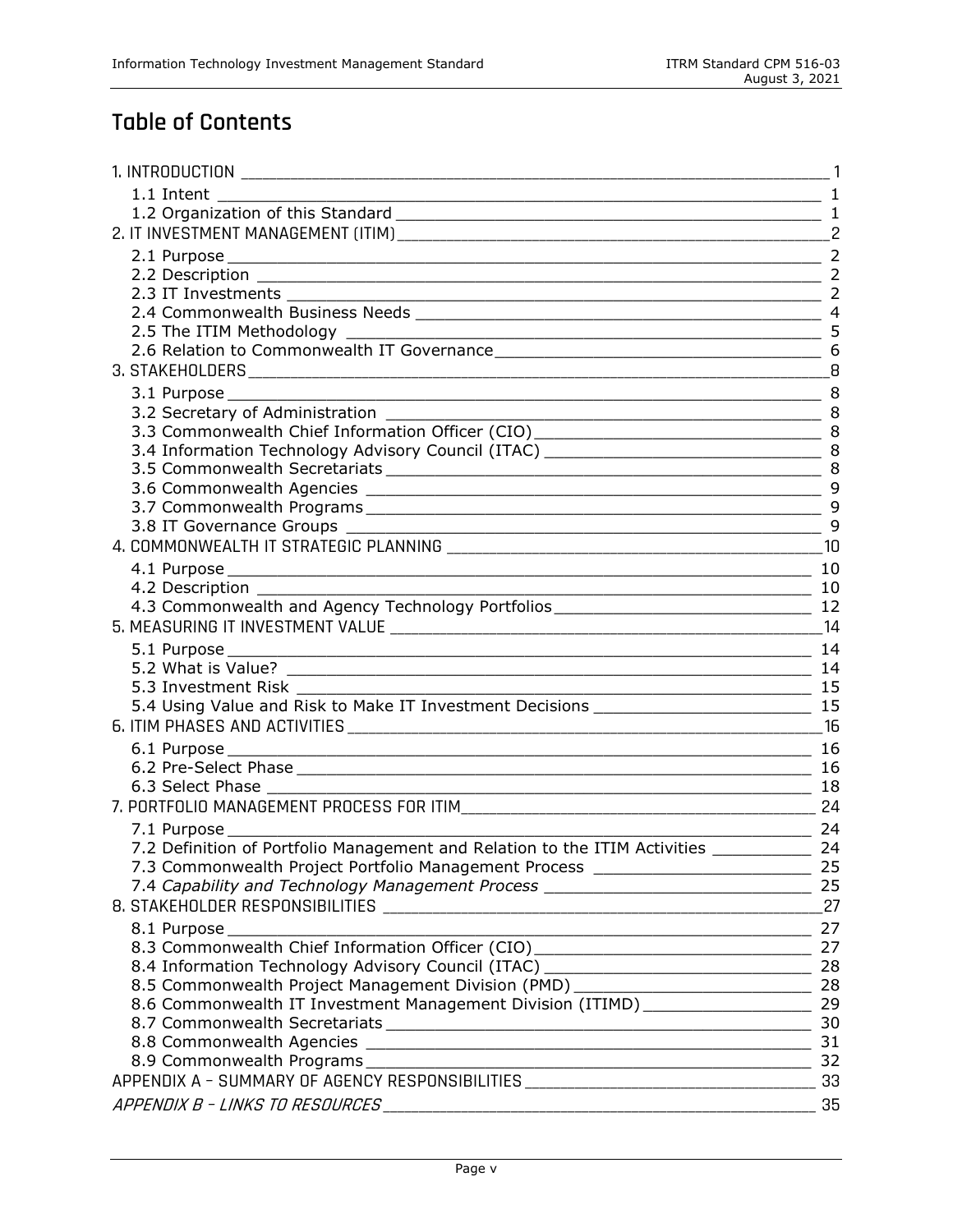## <span id="page-5-0"></span>**1. INTRODUCTION**

## <span id="page-5-1"></span>**1.1 Intent**

The intent of the Information Technology Investment Management (ITIM) Standard is to establish a methodology for the identification, selection, management, and evaluation of information technology (IT) investments in order to maximize the business value of those investments to the Commonwealth. The ITIM methodology uses a lifecycle approach and portfolio management process to minimize risks and maximize the return on IT investments while supporting executive branch agency decisions to maintain, migrate, improve, retire, or initiate IT investments. The standard will define the ITIM methodology, describe the phases of the ITIM lifecycle, establish the basis for measuring the value of an IT investment, identify the required actions associated with each phase, position those actions within a portfolio management process, and assign roles and responsibilities for those actions. Since the Commonwealth and agency IT strategic planning process embodies the ITIM methodology, the standard also defines and describes related portions of that process.

## <span id="page-5-2"></span>**1.2 Organization of this Standard**

The ITIM methodology and lifecycle provide the organizational structure for this standard. The following sections describe the components of the methodology, the relation of ITIM to Commonwealth and agency IT strategic planning, and the use of portfolio management as the framework for executing ITIM activities. This standard also identifies the stakeholders and their responsibilities:

- IT Investment Management describes the ITIM process and lifecycle, Commonwealth business needs, and relation to the IT governance process
- Stakeholders identifies the stakeholders in the ITIM process
- Commonwealth IT Strategic Planning describes the IT strategic planning process, Commonwealth Technology Portfolio, and their relation to the ITIM process
- Measuring IT Investment Value defines the value of an IT investment
- ITIM Phases and Activities identifies the four phases of the ITIM lifecycle and the activities associated with each phase
- ITIM Portfolio management incorporates the activities into a portfolio management process that executes the ITIM methodology
- Stakeholder Responsibilities states the stakeholder responsibilities in each of the four ITIM phases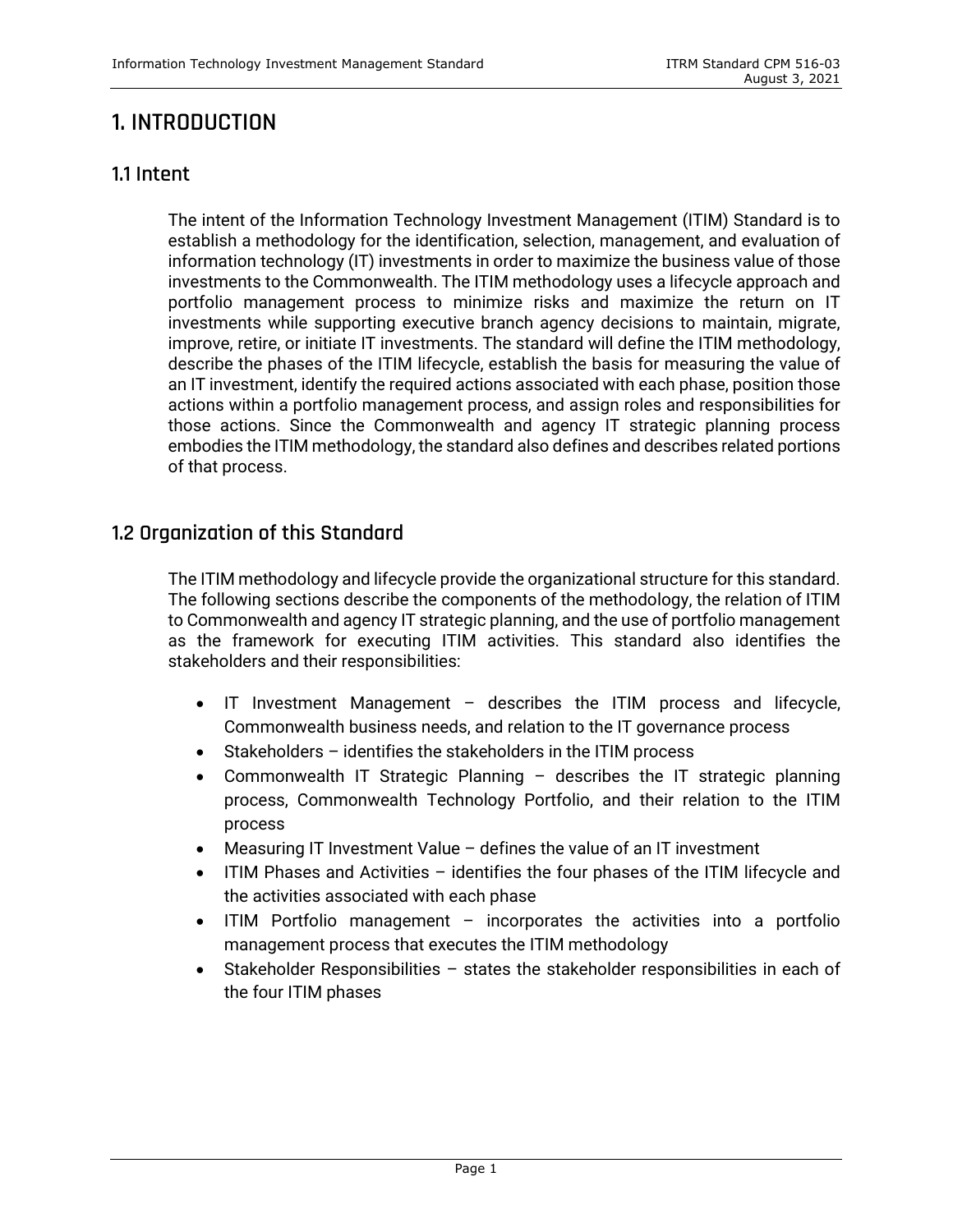## <span id="page-6-0"></span>**2. IT INVESTMENT MANAGEMENT (ITIM)**

## <span id="page-6-1"></span>**2.1 Purpose**

This section defines IT Investment Management, establishes that the business needs of agencies drive IT investments, presents the rationale for adopting ITIM to manage Commonwealth IT investments, and outlines the ITIM process and lifecycle.

## <span id="page-6-2"></span>**2.2 Description**

Information Technology Investment Management (ITIM) is a management process that provides for the pre-selection (identification), selection, control, and evaluation of business need driven Information Technology (IT) investments across the investment lifecycle. ITIM uses structured processes to minimize risks, maximize return on investments, and support Commonwealth agency decisions to maintain, migrate, improve, retire, or obtain IT investments. ITIM is the foundation for the Commonwealth's approach to technology management as approved by the Commonwealth Chief Information Officer (*Code of Virginia*, § 2.2-2007).

## <span id="page-6-3"></span>**2.3 IT Investments**

IT investments are current (i.e., existing) or planned investments in IT that yield business value by enabling the Commonwealth and agencies to meet their business goals and objectives. The *Code of Virginia* defines Information Technology as "telecommunications, automated data processing, databases, the Internet, management information systems, and related information, equipment, goods, and services" (§ 2.2-2006). This standard interprets "management information systems" to include applications. In recognition of the emergence and adoption of new technologies, this standard extends the code definition to encompass IT services such as Software as a Service (SaaS) and cloudbased computing, IT environments such as social media, and IT related security.

Current IT investments are existing IT assets, defined by the Commonwealth IT Resource Management (ITRM) Glossary as "any software, data, hardware, administrative, physical, communications, or personnel resource". Agencies' existing IT assets formerly were documented in the Commonwealth Enterprise Technologies Repository (CETR); current IT assets now are documented in the application known as Archer, where agencies must maintain certification of their IT assets. Planned IT investments are projects, procurements, and VITA work orders/service requests that will result in the creation of new IT assets.

In this standard, IT assets are categorized as Infrastructure, Applications, or Services. Applications are further categorized as follows:

- Enterprise (systems of record, such as Cardinal, eVA)
- Collaborative (developed by VITA and agencies, such as the Enterprise Data Management (EDM) platform and Service Oriented Architecture (SOA)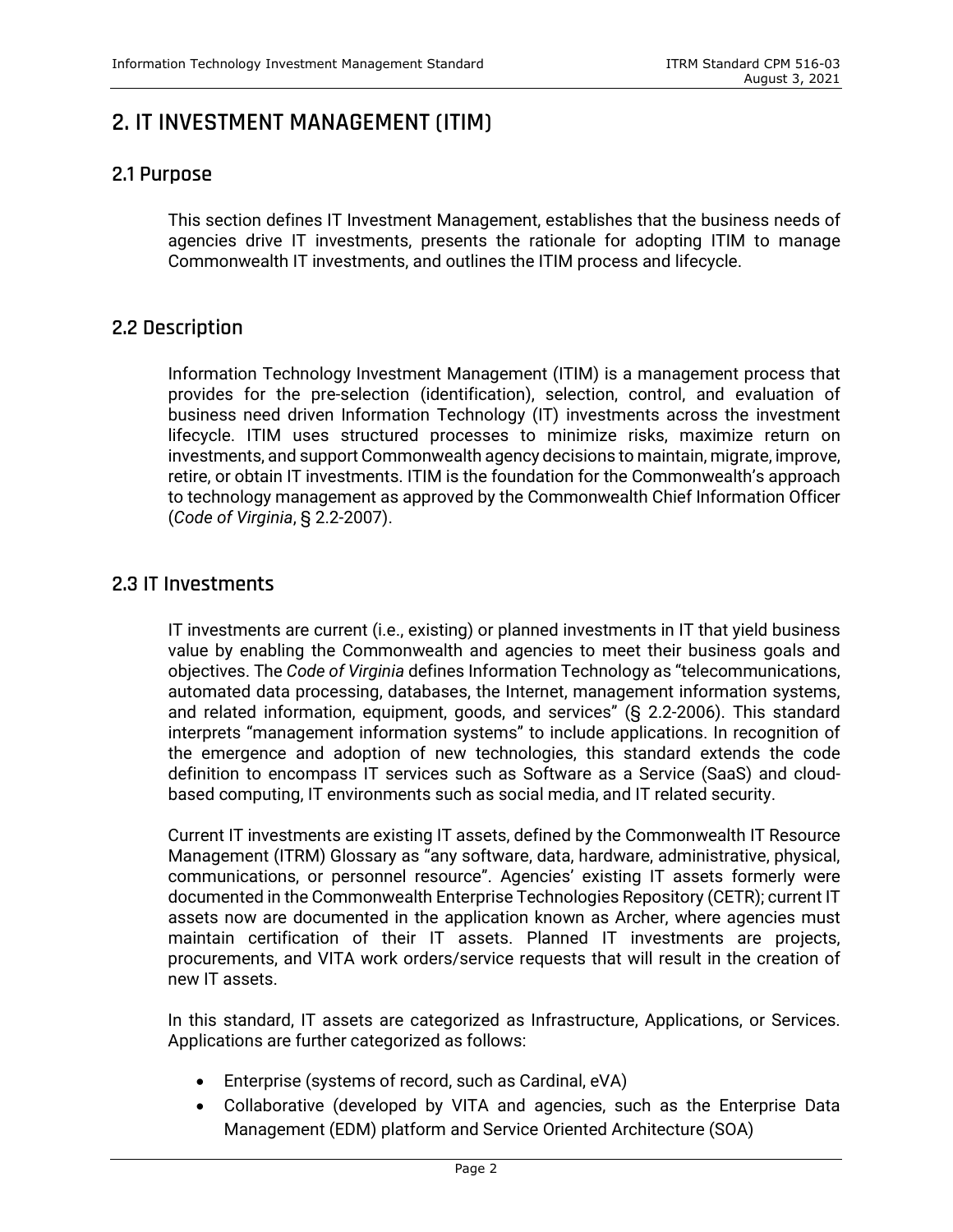• Agency specific (obtained and maintained by the agency)

*Similarly*, Services are categorized further by provider as VITA/IT Partnership or vendors.

IT investments that are projects or procurements are classified as Commonwealth IT investments if the *investment's* total cost is *equal to or greater than* \$250,000. IT investments less than \$250,000 are classified as agency IT investments.

In addition, the *Code of Virginia* defines a "major" IT project as "any Commonwealth information technology project that has a total estimated cost of more than \$1 million or that has been designated a major information technology project by the CIO (§ 2.2-2006). For the purpose of finance and budget reporting, Commonwealth IT projects or procurements whose cost is *equal to* \$250,000 and *less than* \$1 million are designated as "non-major" IT projects or procurements. IT investments proposed or underway are documented in the Commonwealth or agency technology portfolio (see section 4.3)

The IT investment categories are summarized below.

### **IT Investment Categories**

- **Existing Assets** 
	- o Infrastructure
	- o Applications
		- Enterprise
		- Collaborative
		- **Agency specific**
	- o Services
		- VITA
		- **v**endor
- Projects, procurements, and VITA work/service requests proposed or underway that will result in new assets
	- $\circ$  Commonwealth projects or procurements (>= \$250K)
	- o Agency projects or procurements (< \$250K)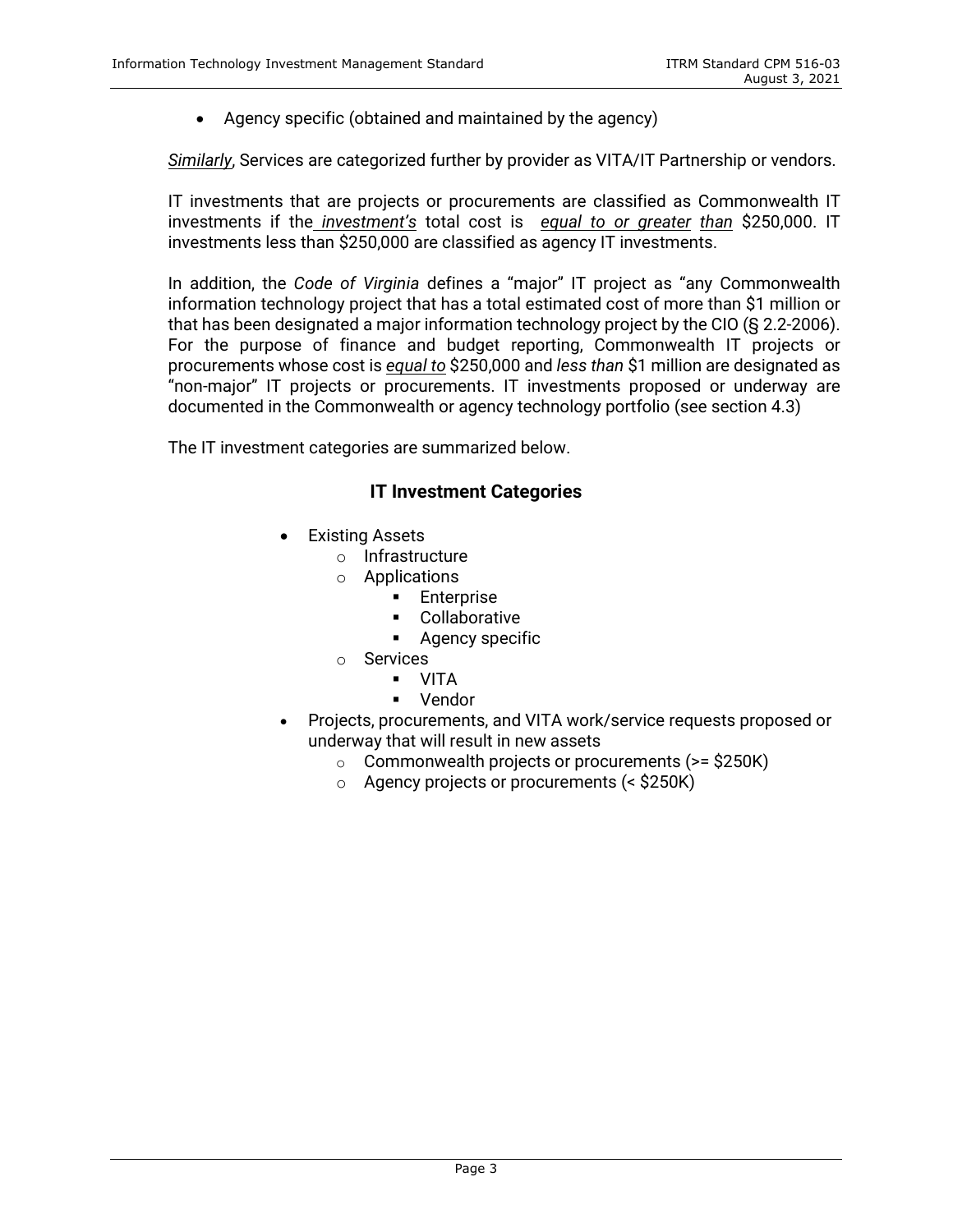## <span id="page-8-0"></span>**2.4 Commonwealth Business Needs**

The business needs of agencies drive IT investments in the Commonwealth. To identify those business needs, agencies draw from numerous sources. The Governor of Virginia set*s* goals that provide overarching guidance and direction *for* how Commonwealth agencies will meet the Commonwealth's strategic objectives. These goals help focus the agencies on what the citizens need. The Commonwealth goals also form the foundation for both the Commonwealth Strategic Plan for IT and the agencies' Strategic Plans. Federal and State mandates and laws also drive Commonwealth business needs.

There are also opportunities to provide citizen services that arise when grant funding is made available to the agencies. In addition, some agencies use Consumer Boards to identify the needs of the citizens who use the agency's services. Together, all of these drivers help Commonwealth agencies identify and document business needs, and invest in technology to meet those needs. Figure 1 illustrates the varied sources of business needs.

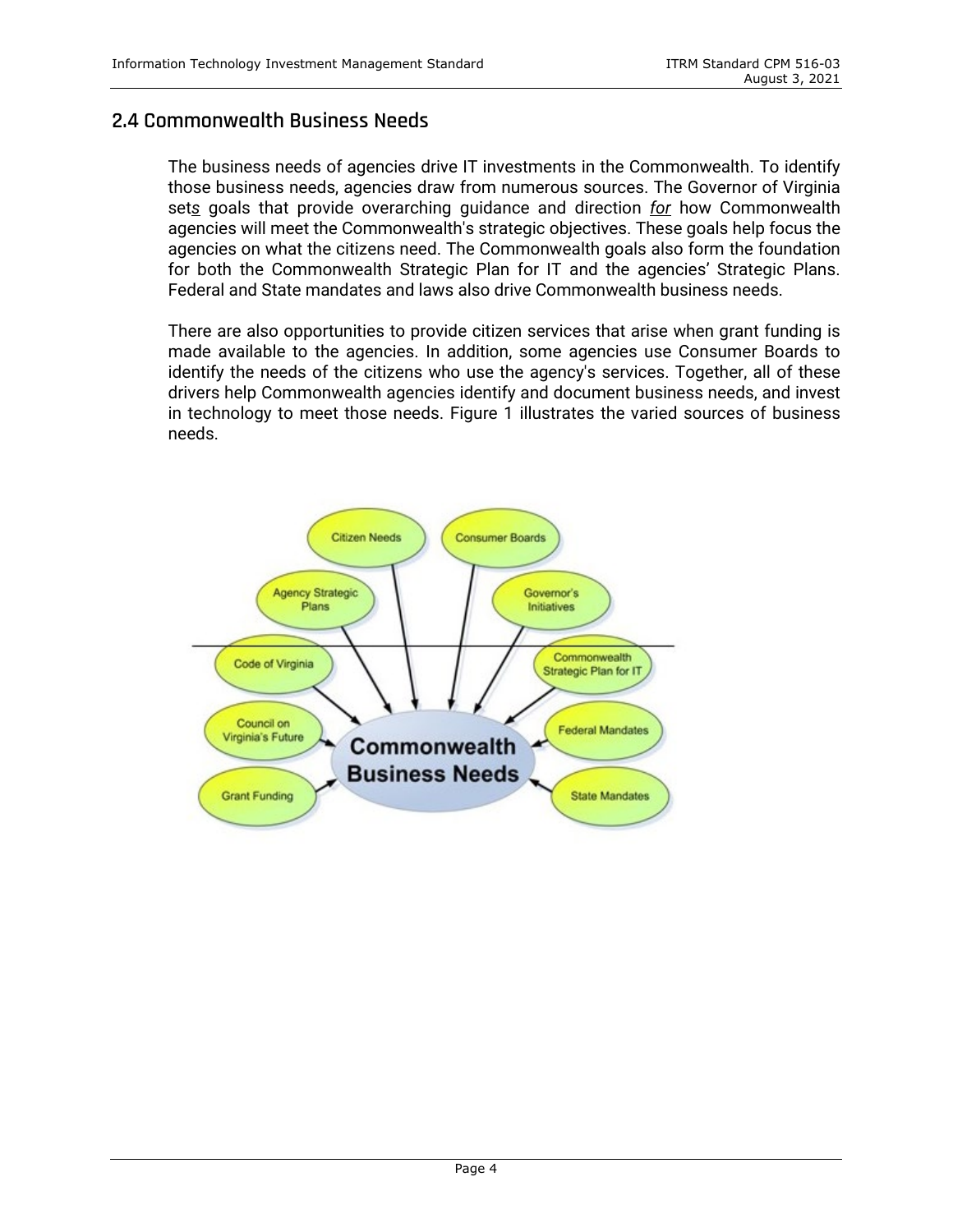

Figure 1: Sources of Commonwealth business needs

## <span id="page-9-0"></span>**2.5 The ITIM Methodology**

ITIM is the Commonwealth's primary methodology for:

- 1. Identifying the potential business value in proposed IT investments;
- 2. Selecting IT investments that best meet the business needs;
- 3. Monitoring the performance of the initiatives for developing and placing the selected IT investments into operation; and
- 4. Determining if the selected IT investments are continuing to deliver the expected business value.

As shown in Figure *1*, the ITIM lifecycle consists of four phases: Pre-Select, Select, Control, and Evaluate. The goal of the Pre-Select phase is to identify, analyze, and document potential IT investments that support agency business needs. The phase addresses the question "what proposed IT investments potentially solve business needs?" The goal of the Select phase is to decide from among the potential investments identified in the Pre-Select phase which investments to undertake. This phase answers the question "which IT investments best meet the business needs?" The goal of the Control phase is to ensure that IT investments are developed and placed in operation using a disciplined, wellmanaged, and consistent process. This phase speaks to the question "are the initiatives for developing and placing the selected IT investments into operation performing as planned?" Finally, the goal of the Evaluate phase is to compare the actual performance results and benefits of an investment to the target performance measures established for the investment. This phase targets the question "are the selected IT investments continuing to deliver the expected business value?"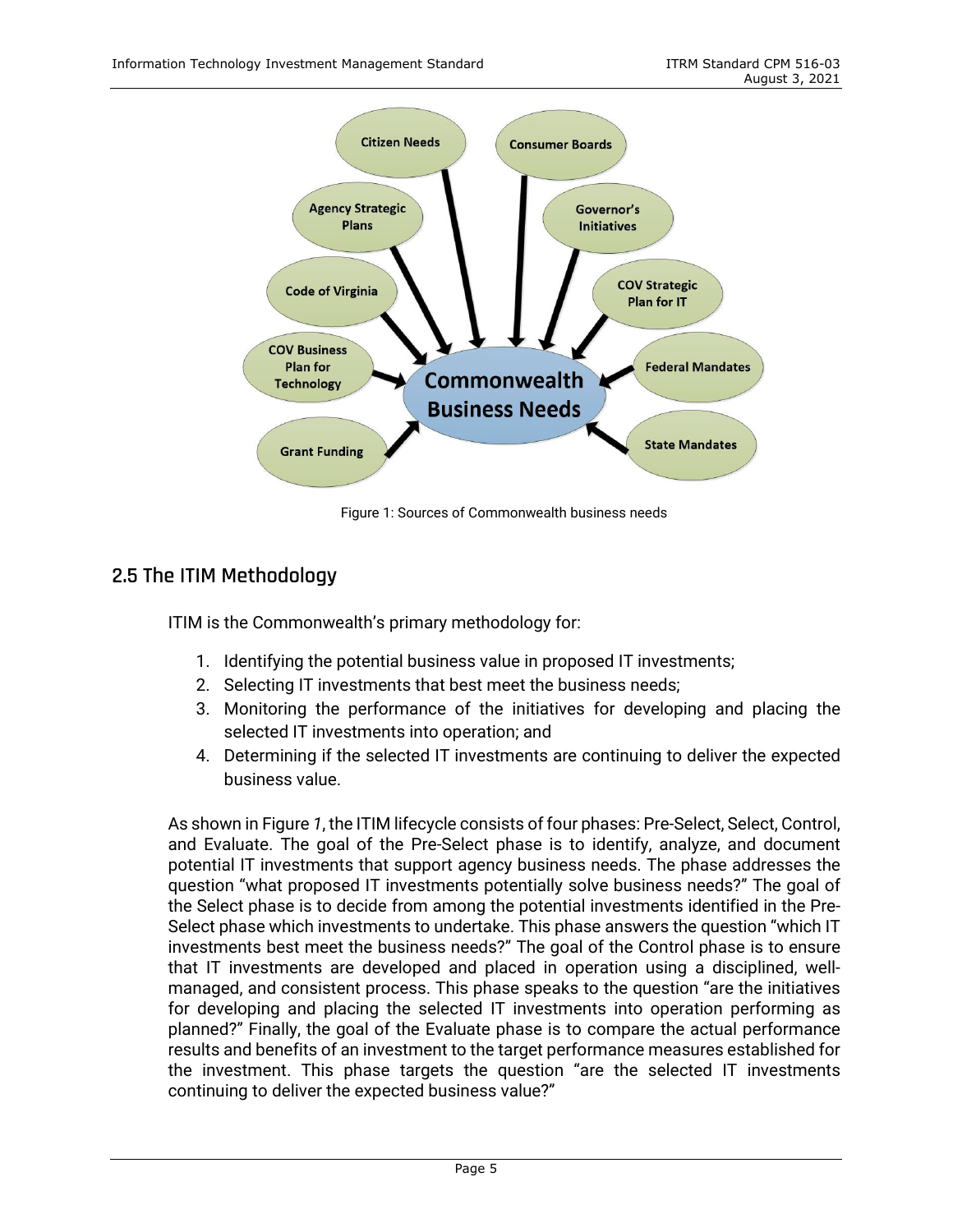The ITIM methodology is executed on a continuous basis as part of the Commonwealth and agency IT strategic planning process.



Figure *2*: ITIM lifecycle phases and key questions addressed

ITIM in the Commonwealth is based on:

- The recognition that the Commonwealth strategic planning process drives technology investment strategies;
- The need to support effective communication about technology investment decisions;
- The concept that technology investments in the Commonwealth support and add value to the business of state government; and,
- The premise that technology investments should be prioritized, executed, and measured based on how they achieve agency strategic goals and objectives, and how they serve the critical business needs of the Commonwealth.

## <span id="page-10-0"></span>**2.6 Relation to Commonwealth IT Governance**

As the basis for the Commonwealth's approach to managing IT investments, ITIM is the foundation for the broader Commonwealth IT enterprise governance framework. That framework establishes what types of IT investments can be made within the Commonwealth. The framework also directs how those investments should be managed to ensure they yield business value. The *Code of Virginia* (§ 2-2-2007) provides criteria for reviewing IT investments, while this standard establishes the processes for applying the criteria during the review cycle. Put another way, the *Code of Virginia* states the criteria and this standard describes the processes for implementing the criteria.

The four ITIM lifecycle phases provide a logical framework for review activities of the IT governance groups. ITIM documentation of potential and current IT investments, particularly in the Pre-Select phase, is a key input to the IT governance group review processes.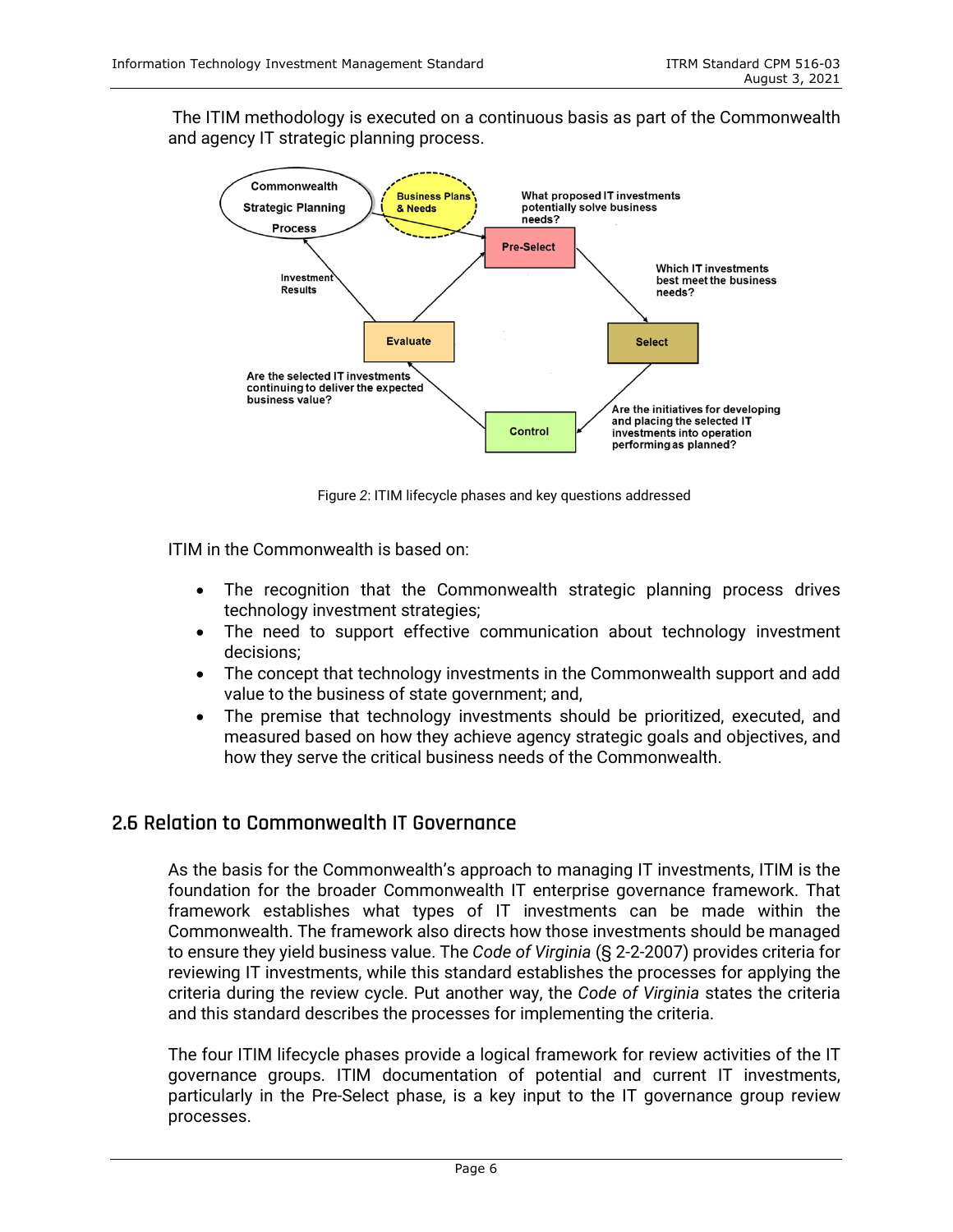IT investments should be guided by the requirements and best practices established by the IT governance groups. Those groups and their primary governance activity are summarized below:

- Project Management Division (PMD)
	- o Governs CIO approved Commonwealth projects and procurement governance requests.
- IT Investment Management Division (ITIMD)
	- o Governs the Commonwealth and agency IT strategic planning process and investment business case evaluation.
- Commonwealth Security and Risk Management (Security)
	- $\circ$  Defines the security requirements that IT investments must meet.
- Enterprise Architecture (EA)
	- o Manages the process that is focused on building and maintaining an enterprise-wide business. information. solutions and technical enterprise-wide business, information, infrastructure and architecture.
	- $\circ$  Establishes Commonwealth data standards to which IT investments must adhere.
- Supply Chain Management (SCM)
	- o Governs procurements associated with IT investments.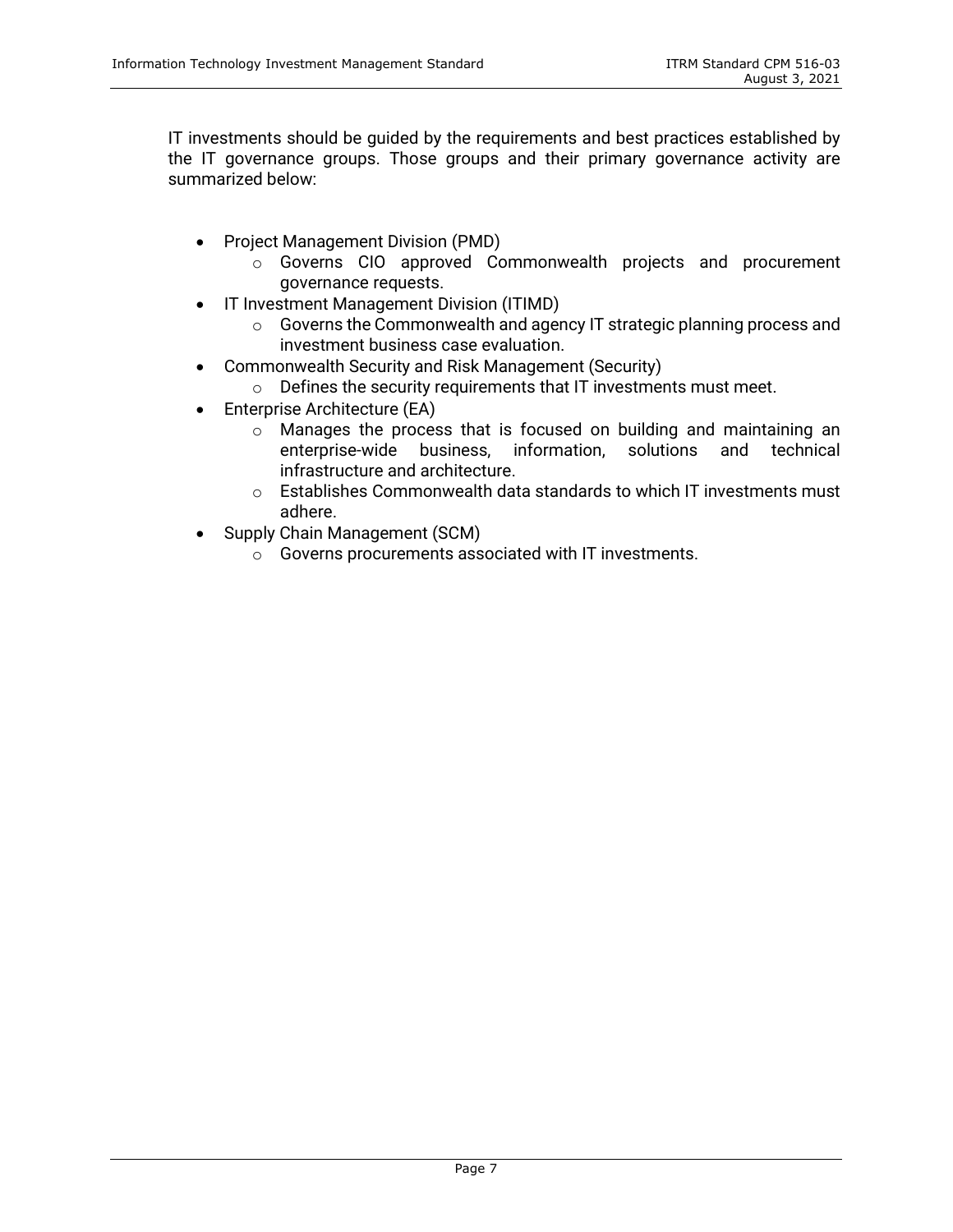## <span id="page-12-0"></span>**3. STAKEHOLDERS**

## <span id="page-12-1"></span>**3.1 Purpose**

This section identifies the stakeholders who have responsibility for activities, decisions, or governance within the ITIM lifecycle and describes each stakeholder's role.

## <span id="page-12-2"></span>**3.2 Secretary of Administration**

*Commonwealth Technology Management is governed by the Secretary of Administration who sets technology strategy and reviews and prioritizes major technology investments proposed by Commonwealth executive branch agencies and institutions of higher education.* 

## <span id="page-12-3"></span>**3.3 Commonwealth Chief Information Officer (CIO)**

The Commonwealth Chief Information Officer (CIO), as established in the *Code of Virginia*  (§2.2-2005), is appointed by the Governor, and leads the Virginia Information Technologies Agency (VITA.) On behalf of the Governor, the CIO manages a wide variety of technology activities. In particular, the CIO supports executive branch agency IT investment decisions during each phase in the ITIM lifecycle.

## <span id="page-12-4"></span>**3.4 Information Technology Advisory Council (ITAC)**

The Information Technology Advisory Council (ITAC) is an advisory council in the executive branch of state government responsible for advising the CIO on the planning, budgeting, acquiring, using, disposing, managing, and administering of information technology in the Commonwealth. The legislation that created the ITAC is codified in the *Code of Virginia* §2.2-2699.5 The ITAC offers options for assessing and meeting the Commonwealth's business needs through the application of information technology.

## <span id="page-12-5"></span>**3.5 Commonwealth Secretariats**

Commonwealth Secretariats coordinate the activities of agencies in the Secretariat to ensure efficient, effective delivery of services. The Secretary, the leader of a Commonwealth Secretariat, is the principal advisor to the Governor on policy related to the services the Secretariat's agencies provide. Through ITIM, the Commonwealth Secretariats support agency IT investment decisions by determining the overall business priorities for their Secretariat.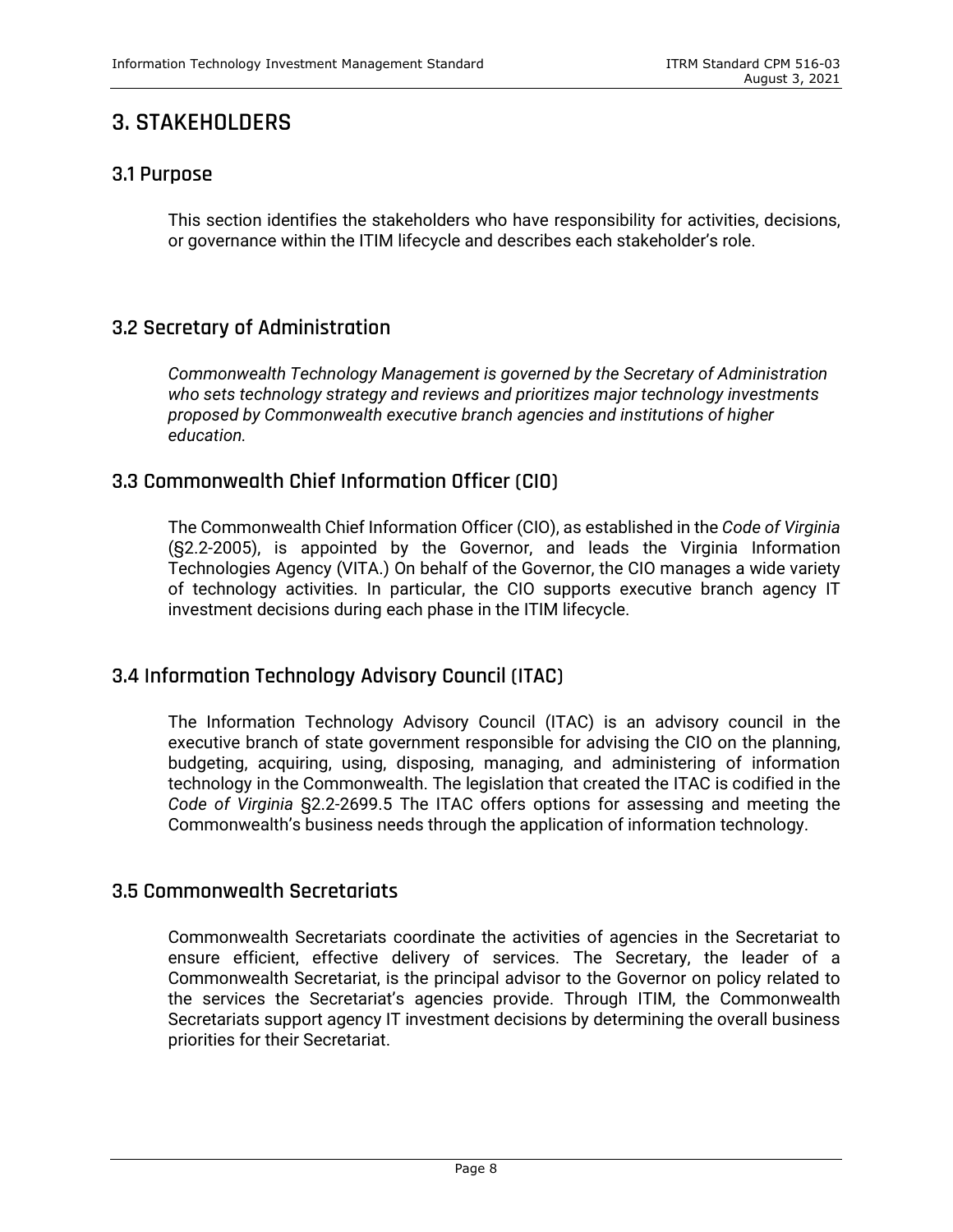### <span id="page-13-0"></span>**3.6 Commonwealth Agencies**

Commonwealth agencies are defined as any agency, institution, board, bureau, commission, council, public institution of higher education, or instrumentality of state government in the executive department listed in the appropriation act. Agencies are the business owners of IT investments in the Commonwealth, and the key stakeholders in the ITIM lifecycle. All ITIM activities support Commonwealth agency IT investment decisions. Within agencies, the agency head and the Agency IT Resource (AITR) have specific roles in executing ITIM activities, as delineated in Section 8.

### <span id="page-13-1"></span>**3.7 Commonwealth Programs**

A program is a group of related projects managed in a coordinated way to obtain business value and control. Programs may include elements of related work outside of the scope of the discrete projects in the program. A program can be established in a variety of ways:

- By an agency to manage a group of projects collectively;
- By a Secretariat to manage a collection of projects that require collaboration across agency or Secretariat boundaries;
- By the Governor to facilitate enterprise-wide (i.e., state government-wide) productivity and technology improvements, shared services, or collaboration across Secretariat boundaries; or
- By the General Assembly.

Where the CIO has an interest or oversight responsibilities for the IT components of a program, PMD will provide oversight on behalf of the CIO.

#### <span id="page-13-2"></span>**3.8 IT Governance Groups**

As noted in section 2.5, IT governance groups (PMD, ITIMD, Security, EA, CDG, and SCM) are responsible for ensuring that proposed and current IT investments conform to *Code of Virginia* and governance requirements. In addition to the activities stated in section 2.5, the groups periodically review existing IT investments. As a result of such a review, a governance group may identify an operational risk/issue (OR/I) that is documented and presented to an agency. The agency receiving an OR/I must respond with a remediation plan, which may include a Business Requirement for Technology entry in the agency or Commonwealth technology portfolio (see section 6.2.1.3).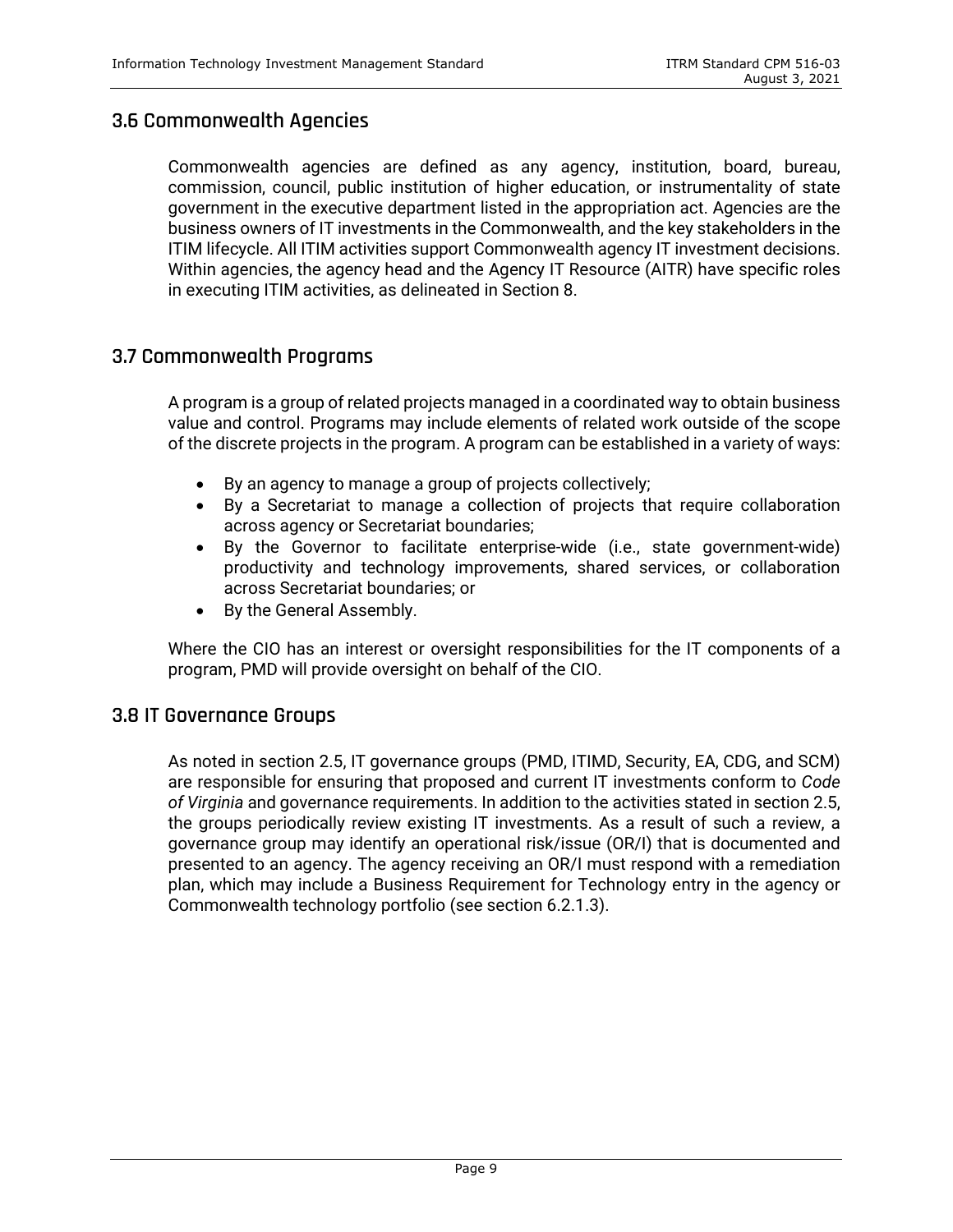## <span id="page-14-0"></span>**4. COMMONWEALTH IT STRATEGIC PLANNING**

## <span id="page-14-1"></span>**4.1 Purpose**

This Section describes the IT Strategic Planning process and relates the process to other Commonwealth strategic planning efforts. The section also establishes the Commonwealth Technology Portfolio (CTP) as the repository for technology investments and agency IT Strategic Plans for Executive Branch agencies.

## <span id="page-14-2"></span>**4.2 Description**

Commonwealth agency strategic plans, the Commonwealth Strategic Plan for Information Technology, and the Governor's Priority Initiatives are used to ensure that IT investments directly and measurably support business goals. Both the Commonwealth strategic planning process and the ITIM process align with the Commonwealth budgeting cycle.

Agencies within the executive branch develop and implement strategic plans and budgets designed to support the achievement of Commonwealth long-term objectives and the fulfillment of agency missions and mandates. Strategic planning is a management tool used by agency leaders to determine and communicate what the agency wants to accomplish in the upcoming budget biennium, to provide guidance to all agency departments, to track the agency's overall performance, and to make course corrections to help the agency achieve its strategic goals.

Updates to the Commonwealth and agency strategic plans occur in conjunction with key budget events; for example, the submission of the Governor's budget to the General Assembly or the passage of the Appropriation Act. Ad hoc strategic planning updates are allowed during the year to support changing business priorities with agency head and Commonwealth CIO approvals.

In developing their IT Strategic Plans, agencies rely on several external sources of information as well as internal documentation. These sources and the agency IT Strategic Plan are described in the following sections.

#### **4.2.1 Commonwealth Technology Business Plan**

*The* Commonwealth Technology Business Plan is intended to be the link between the Commonwealth's business priorities and the Commonwealth Strategic Plan for Information Technology, providing business guidance and direction to executive branch agencies' collective technology initiatives. *Please see Appendix B for link to resource document.*

#### **4.2.2 Commonwealth Strategic Plan for Information Technology**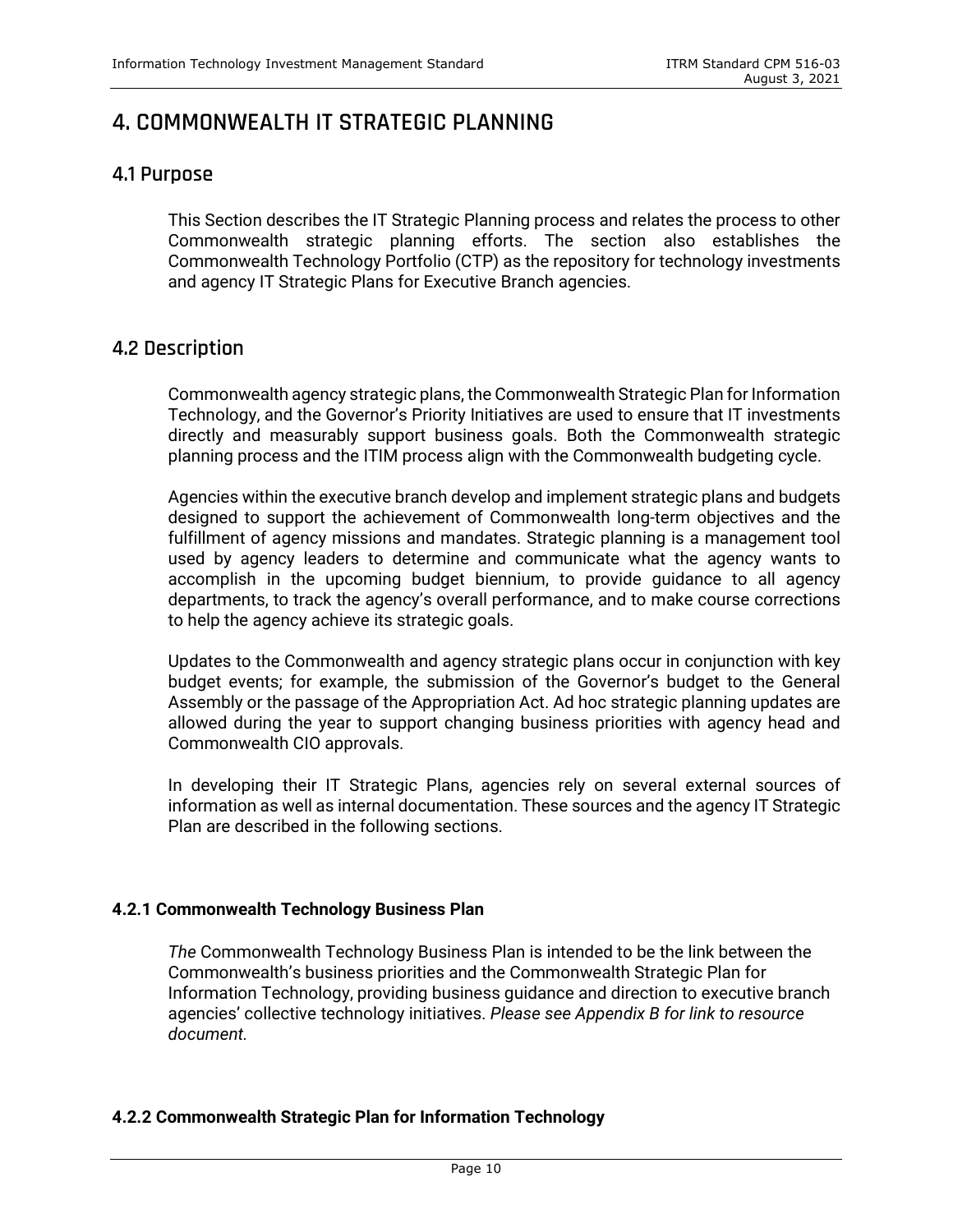The Commonwealth Strategic Plan for Information Technology specifies the strategic Mission and Vision for information technology in the Commonwealth, and strategic goals for information technology, including objectives, measurements and initiatives that are intended to deliver on that Mission and Vision. The strategic goals align to and support the initiatives identified in the Commonwealth Technology Business Plan and the longterm business objectives identified in the Roadmap for Virginia's Future.

All Commonwealth agency strategic plans are expected to fully align with the strategic goals, objectives, measurements, and initiatives identified in the Commonwealth Strategic Plan for Information Technology. *Please refer to Appendix B of this document for a link to the plan.*

#### **4.2.3 Commonwealth Enterprise Architecture**

*.*

Commonwealth Enterprise Architecture (EA) is a fundamental factor in developing and monitoring strategic planning for information technology. To ensure that EA and information technology support the business of the Commonwealth, an EA process model has been adopted that continually integrates and synchronizes appropriate technologies so that they best serve the business of state government and the citizens of the Commonwealth. In this process model, business needs drive what is done in the Commonwealth and enterprise architecture determines how information technology supports those business needs. For more information about EA, *please refer to Appendix B of this document for a link to the plan.*

#### **4.2.4 Enterprise Information Architecture**

Enterprise Information Architecture (EIA) promotes the governance, asset management and sharing of the Commonwealth's data assets. The Commonwealth Data Governance team is responsible for implementing EIA strategies under four domains: Data Governance, Data Asset Management, Data Standards, and Data Sharing. The Commonwealth Data Governance team operates within these domains through collaboration with data stewards, business leads, technical leads, security staff and other stakeholders across the enterprise. Information about the EIA and Commonwealth Data Governance team can be found in *Appendix B of this document.*

#### **4.2.5 Agency IT Strategic Plan**

The agency IT Strategic Plan (ITSP) is a collaborative effort between the business and IT leaders within the agency, and is comprised of the following sections: IT Summary, Agency Operational Risks/Issues, Agency Business Requirements for Technology, Active Portfolio, and IT Budget Estimation Tables. The ITSP is the primary tool for communicating how agency business needs drive IT investment decisions, and how the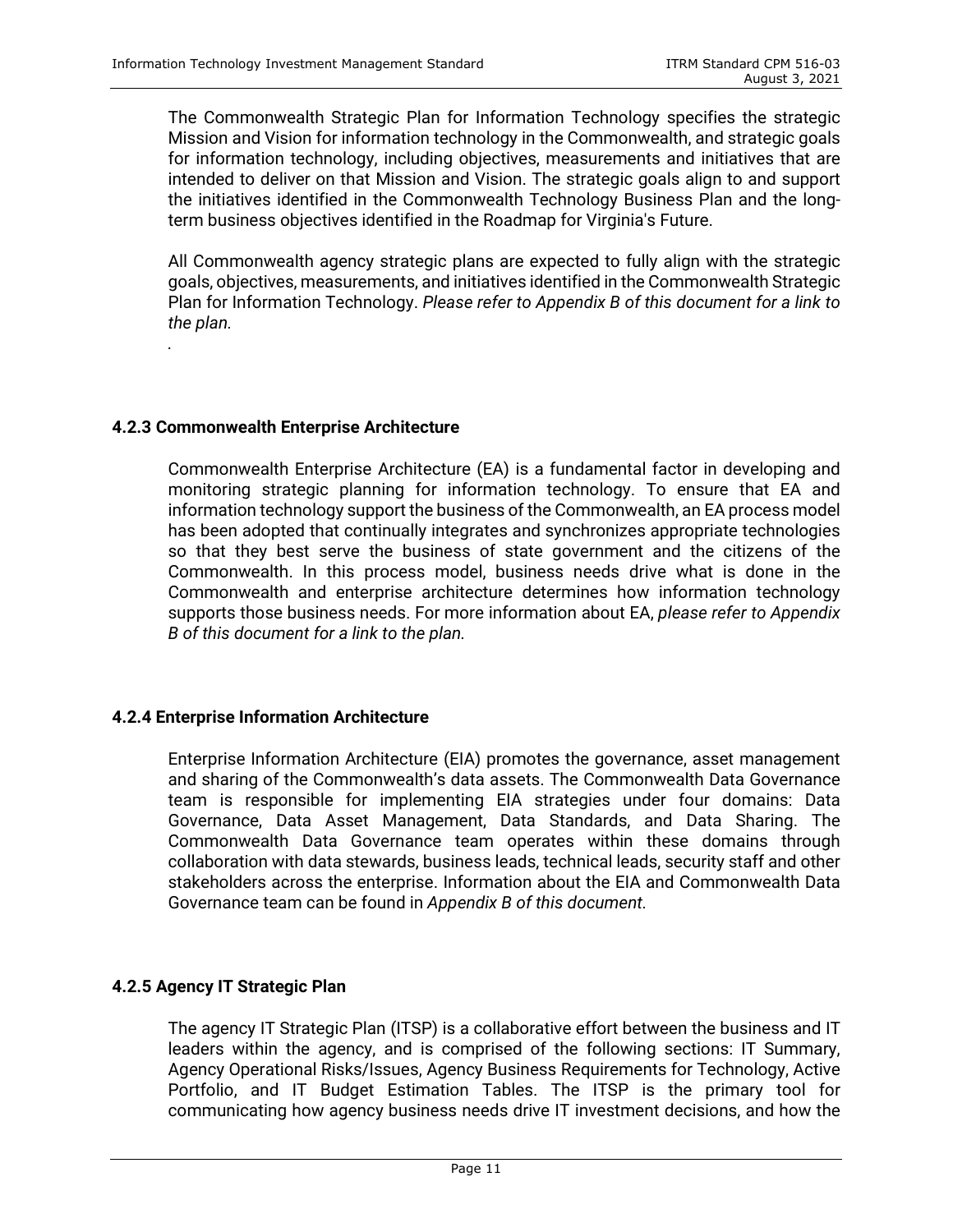agency's IT investments support the business goals and objectives of the agency and the Commonwealth. The ITSP provides a detailed view of agency IT investments, identifies the alignment of each individual IT investment to the agency's service area objectives and "as-is" business architecture, and provides additional information for each investment (i.e., costs, start and end dates, service area owner, etc) *A link to ITSP planning resources is available in Appendix B of this document.* 

## <span id="page-16-0"></span>**4.3 Commonwealth and Agency Technology Portfolios**

Commonwealth and agency technology portfolios are repositories for information on IT investments. The portfolios are central to the effective functioning of the ITIM methodology. A portfolio management approach to the ITIM life cycle is described in section 7.

#### **4.3.1 Commonwealth Technology Portfolio**

The Commonwealth Technology Portfolio (CTP) is the Executive Branch repository for technology investments planned or underway, and is an aggregated view of individual agency projects, procurements, and *current operational environments* supporting Commonwealth and agency business strategies. The CIO has established a Commonwealth IT portfolio management tool to assist stakeholders with planning, executing, and documenting all IT investments. *The current tool* is *Planview Enterprise One, a full spectrum portfolio and work management solution that contains a Portfolio and Resource Management (PRM) component and a Capability and Technology Management (CTM) component.* Figure *3*illustrates the central role that CTP plays in the ITIM process.

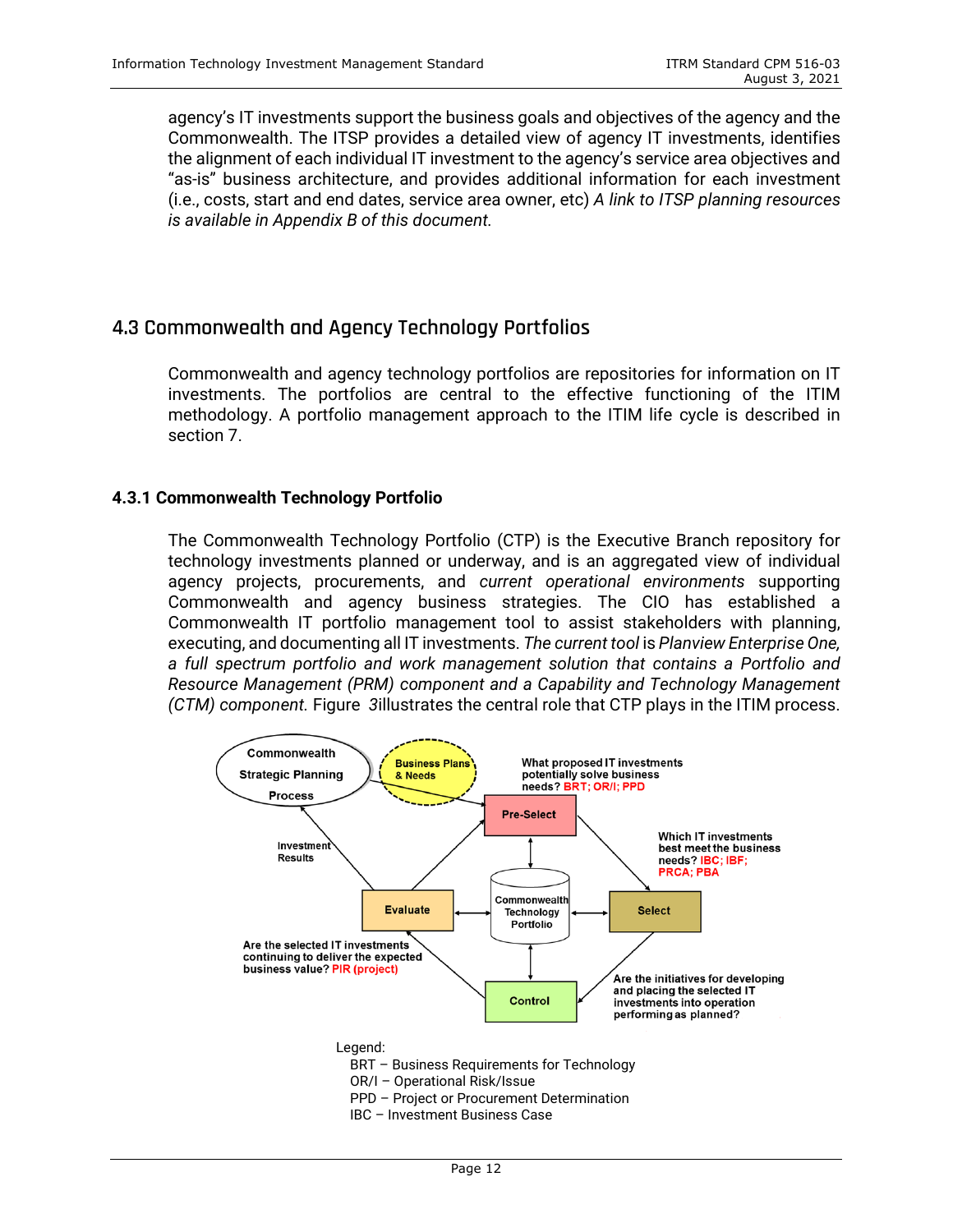IBF – Investment Biennium Funding PRCA– Project Risk/Complexity Assessment (initial) PBA – Procurement Business Alignment PIR – Post Implementation Review (for projects)

Figure *3*: ITIM lifecycle phases and key questions addressed**.** 

#### **4.3.2 Commonwealth Technology Portfolio (CTP): Planview Portfolio Resource Management (PRM) and Capability and Technology Management (CTM) Components**

*The Portfolio Resource Management (PRM) component in Planview is the repository for capturing and managing all Commonwealth investments: projects, procurements, and agency IT Strategic Plans. All projects and procurements equal to or greater than \$250,000 as well as Executive Branch agency IT Strategic Plans are subject to Commonwealth oversight and governance and must reside in CTP.*

*The CTM component in Planview is the repository for cataloging and managing agency IT operational assets, including applications, data, and software tools used by executive branch agencies to support their businesses. Agency entries in Planview CTM must be kept accurate and up to date as changes occur*. *Certification of the data in the Planview CTM component is required as part of the agency IT strategic planning process.* 

#### **4.3**.**3 Agency** *IT* **Portfolio**

*The Commonwealth Technology Portfolio (CTP)* is a best practice of keeping a single repository for all the IT investment information the agency needs to manage. *All of an agency's asset and IT investment management information must be documented in CTP or as directed by oversight and governance.*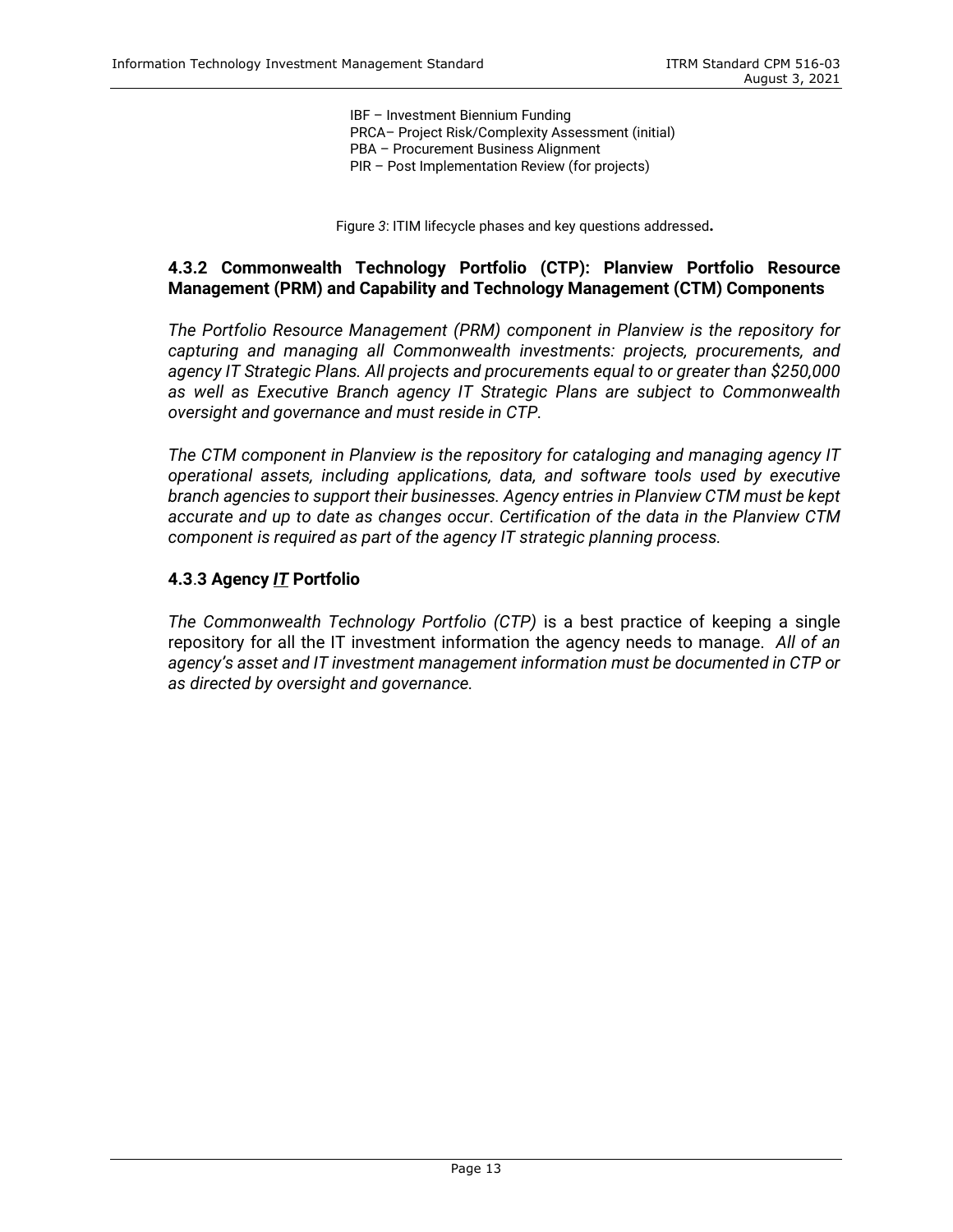## <span id="page-18-0"></span>**5. MEASURING IT INVESTMENT VALUE**

## <span id="page-18-1"></span>**5.1 Purpose**

This Section defines the value and risk of an IT investment, and describes the use of value and risk to make IT investment decisions.

## <span id="page-18-2"></span>**5.2 What is Value?**

Value is a measure that demonstrates how an IT investment contributes to improved constituent service levels, agency operational efficiencies, and the strategic goals of the Commonwealth. IT investments may have multiple value measures in one, two, or all three value categories. In turn, a value measure may apply to more than one category.

The Commonwealth uses the measurement of an IT investment's value as a way to quantify agency business benefits and track them throughout the IT investment lifecycle. Measuring IT investment value with a focused, standardized set of evaluation criteria allows the Commonwealth to forecast value during investment business case development and investment selection.

#### **5.2.1 Constituent Service**

Constituent service is the measure of how well an IT investment helps the citizens of the Commonwealth. This can include offering financial benefits such as lower cost of interaction, reduced fees, or quicker reimbursements. It can also include service improvements such as reduced wait times, improved access, new services leading to constituent benefits, or a greater focus on constituent needs.

#### **5.2.2 Operational Efficiency**

Operational efficiency is the measure of an IT investment's capability to reduce agency operational and inventory costs, or provide other financial benefits such as streamlined supply chains, new revenue streams, higher productivity, error reductions, faster merging of administrative processes, or an improvement in agency performance against *agency*  performance measures.

#### **5.2.3 Strategic Alignment**

Strategic alignment is the measure of an IT investment's support for Commonwealth goals and objectives as expressed in the individual agency strategic plans, the Commonwealth Strategic Plan for Information Technology, the Governor's Initiatives, federal and state mandates, and the Commonwealth's Enterprise Architecture. It also includes the applicability of the investment across the enterprise.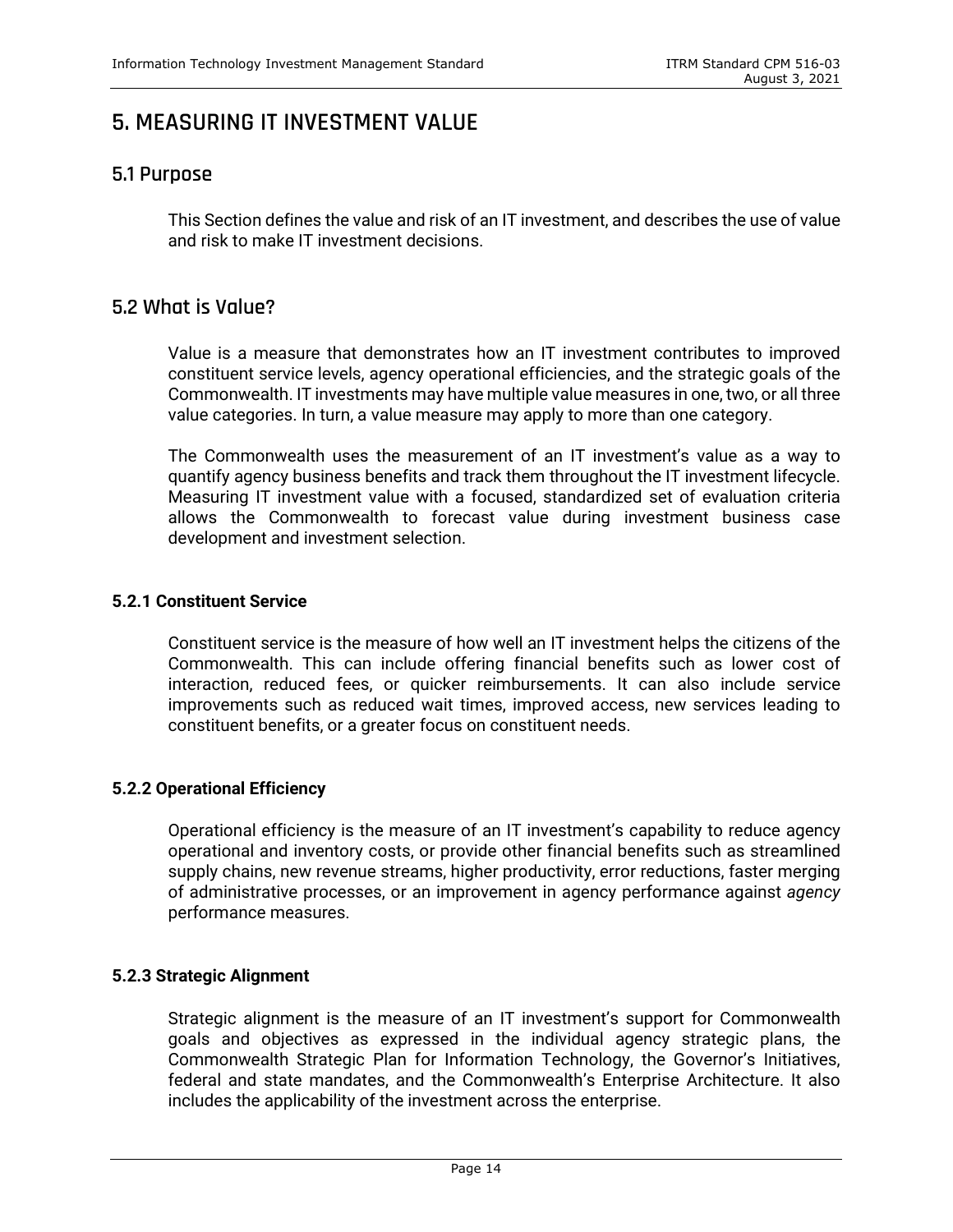### <span id="page-19-0"></span>**5.3 Investment Risk**

Like value, risk is an inherent characteristic of an investment. The COV ITRM Glossary defines risk as an uncertain event or condition that, if it occurs, could have a positive or negative effect on an investment's objectives. Several factors can contribute to investment risk, including the following:

- cost of the investment, either absolute or as a percent of the agency or secretariat budget
- source and stability of the investment funding
- complexity of the investment
- degree of investment stakeholder support
- degree of familiarity with the investment's underlying technology
- importance of the investment to meeting Commonwealth or agency business objectives or mandates

Investment risk can arise in any of the ITIM phases.

## <span id="page-19-1"></span>**5.4 Using Value and Risk to Make IT Investment Decisions**

One of the primary goals of ITIM is to support value-based, risk-adjusted agency IT investment decisions, and the use of value and risk can be tracked across the entire ITIM cycle. In the Pre-select Phase, the value of a potential IT investment in serving an agency business need is compared to the IT investment's risks. In the Select Phase, IT investments are ranked based on their proposed value relative to risk and the investments with the best ranking chosen for implementation. In the Control Phase, IT investment values are refined and risks are mitigated in conjunction with asset delivery. And in the Evaluate Phase, IT asset performance is measured against value metrics to determine if the investment is meeting the agency's business needs.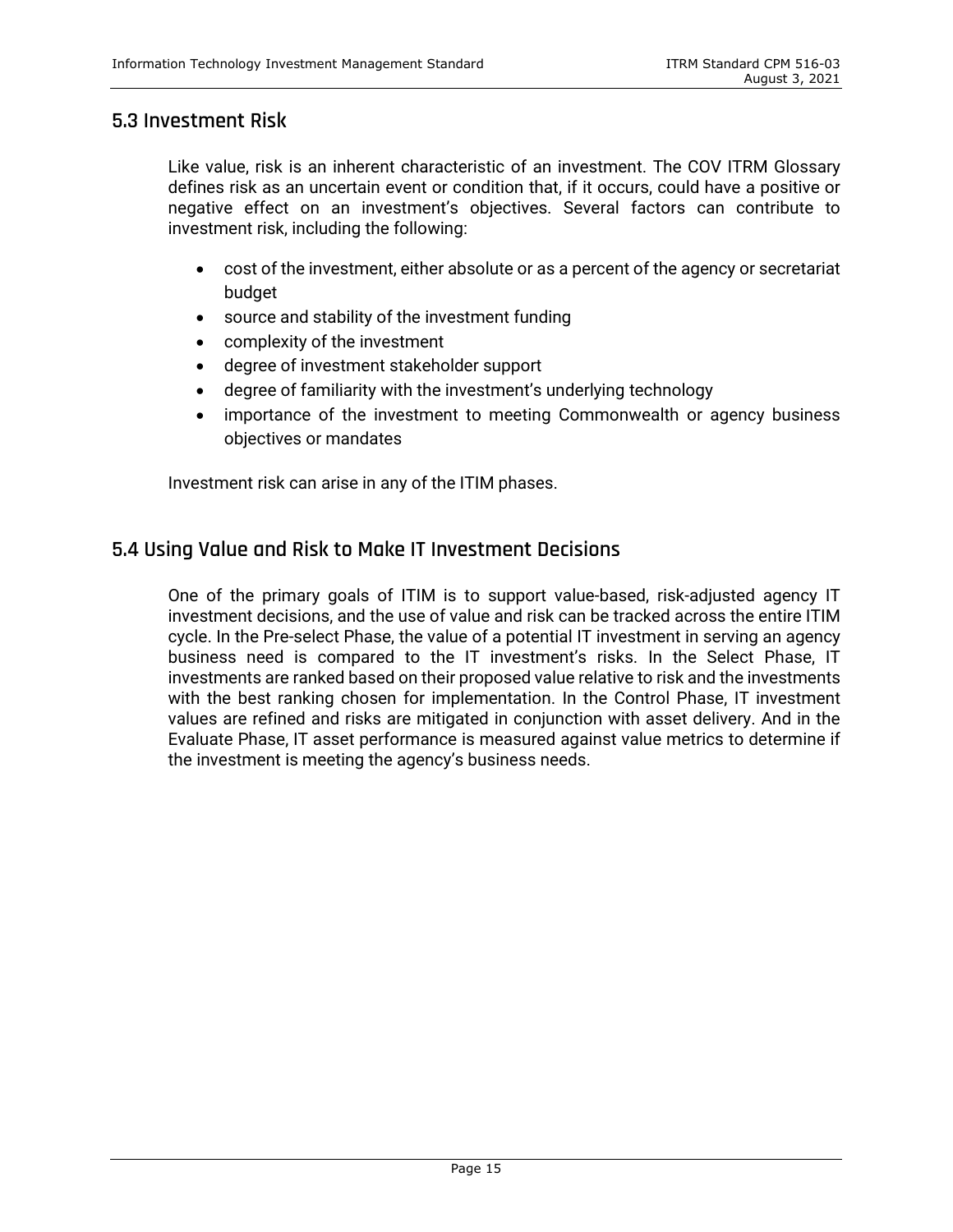## <span id="page-20-0"></span>**6. ITIM PHASES AND ACTIVITIES**

## <span id="page-20-1"></span>**6.1 Purpose**

This Section will define and describe the four phases of the ITIM lifecycle (pre-select, select, control, and evaluate) and establish the activities required in each phase. Execution of the lifecycle activities typically occurs annually as part of Commonwealth and agency strategic planning and budgeting processes. Figure 5 provides an overview of the details presented in this section, including the forms used to enter IT investment information into CTP.



Figure *3*: ITIM phases and related CTP investment forms

Legend:

- BRT Business Requirements for Technology
- OR/I Operational Risk/Issue
- PPD Project or Procurement Determination
- IBC Investment Business Case
- IBF Investment Biennium Funding
- PRCA– Project Risk/Complexity Assessment (initial)
- PBA Procurement Business Alignment
- PIR Post Implementation Review (for projects)

#### <span id="page-20-2"></span>**6.2 Pre-Select Phase**

The purpose of the Pre-Select phase is to identify, analyze, and document potential IT investments that support agency business needs in the context of Commonwealth business needs. The Pre-Select phase allows agencies to define business objectives, associate costs with the potential IT investments needed to meet those business objectives, and document a range of performance measures for their potential IT investments.

Completion of the Pre-Select phase answers the question "What proposed IT investments potentially solve agency business needs?"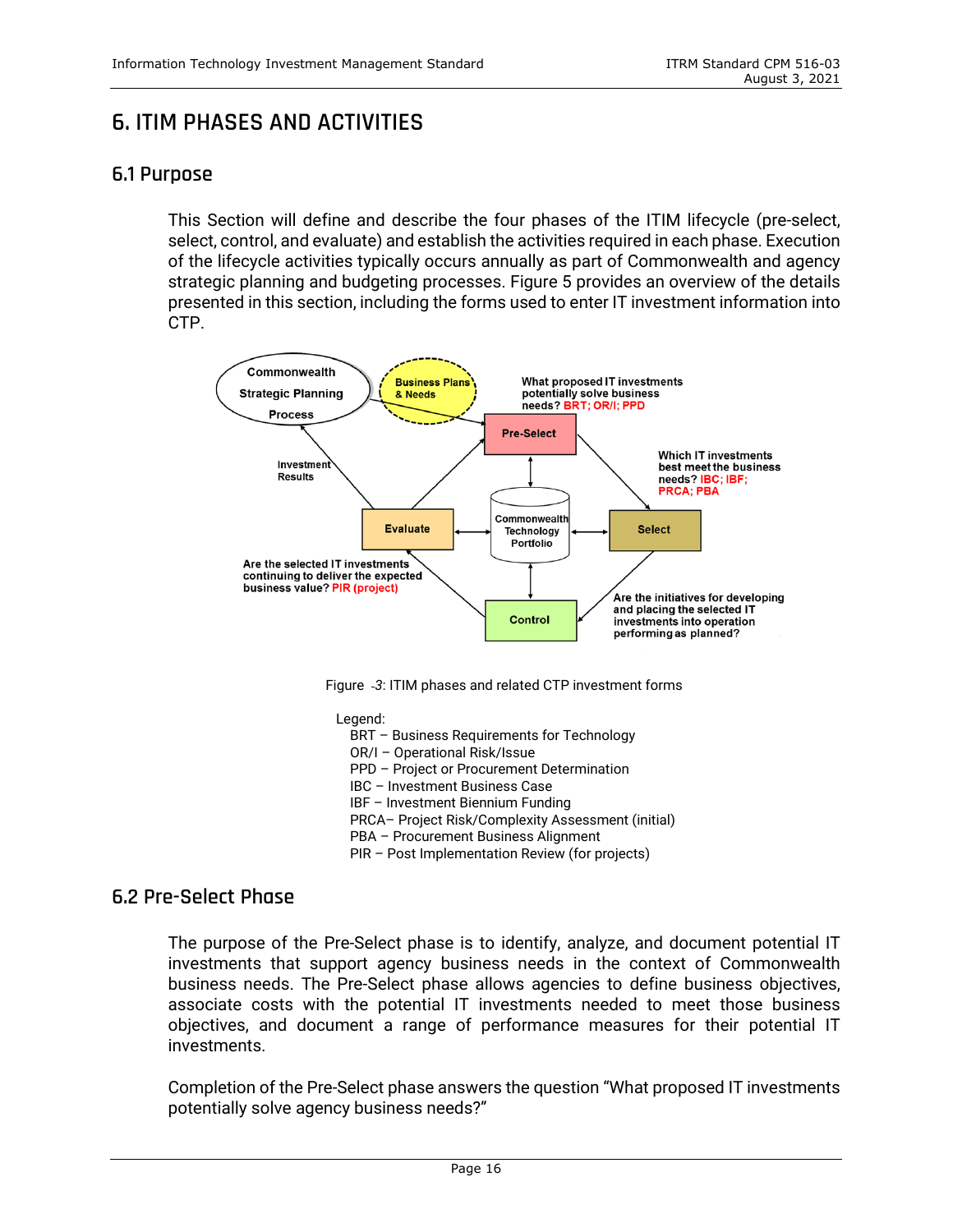#### **6.2.1 Pre-Select Phase Required Activities**

Execution of the Pre-Select phase involves the following activities.

#### **6.2.1.1 Identify Business Needs**

A key outcome of the agency IT strategic planning process is the identification of new business needs that can be met with potential IT investments. The agency may identify additional IT investment opportunities from the Commonwealth Strategic Plan for Information Technology, the Commonwealth Technology Business Plan and the Governor's Priority Initiatives.

#### **6.2.1.2 Prioritize Business Needs**

Agencies frequently will not have the resources to undertake all of the IT investment opportunities identified in their strategic plans, therefore, agencies must review and rank potential IT investments according to their business priorities. In determining business priorities, agencies may draw information from their Agency Strategic Plan, their Secretariat, and other appropriate mandates and directives.

#### **6.2.1.3 Develop Business Requirements for Technology (BRT)**

The initial step in documenting a business need is to enter a Business Requirement for Technology (BRT) in the Commonwealth or agency portfolio. The BRT enables agencies to identify and document unmet business needs before it can be determined what type of IT investment is required. BRT's permit the Commonwealth or agency portfolio to separate identification of business needs from establishment of specific IT investments. Documentation of new and unmet business needs in the Commonwealth or agency IT portfolio enhances the role of the portfolio as the repository for all current or potential IT investments and provides visibility to all possible IT investments during the IT strategic planning process.

BRTs are subdivided into two types, requirements for new technology and requirements for existing technology. Business Requirements for New Technology (BRnT) document requirements that are new to the agency, such as implementing support for new business functions or adding new functionality to an existing application. In contrast, Business Requirements for Existing Technology (BReT) document requirements for supporting existing technology investments, such as application release upgrades or service contract renewals. Subdividing BRTs into two types simplifies documentation of each type of IT investment, since the information required to make informed investment decisions differs between the two types.

#### **6.2.1.4 Respond to Operational Risk/Issues (OR/I)**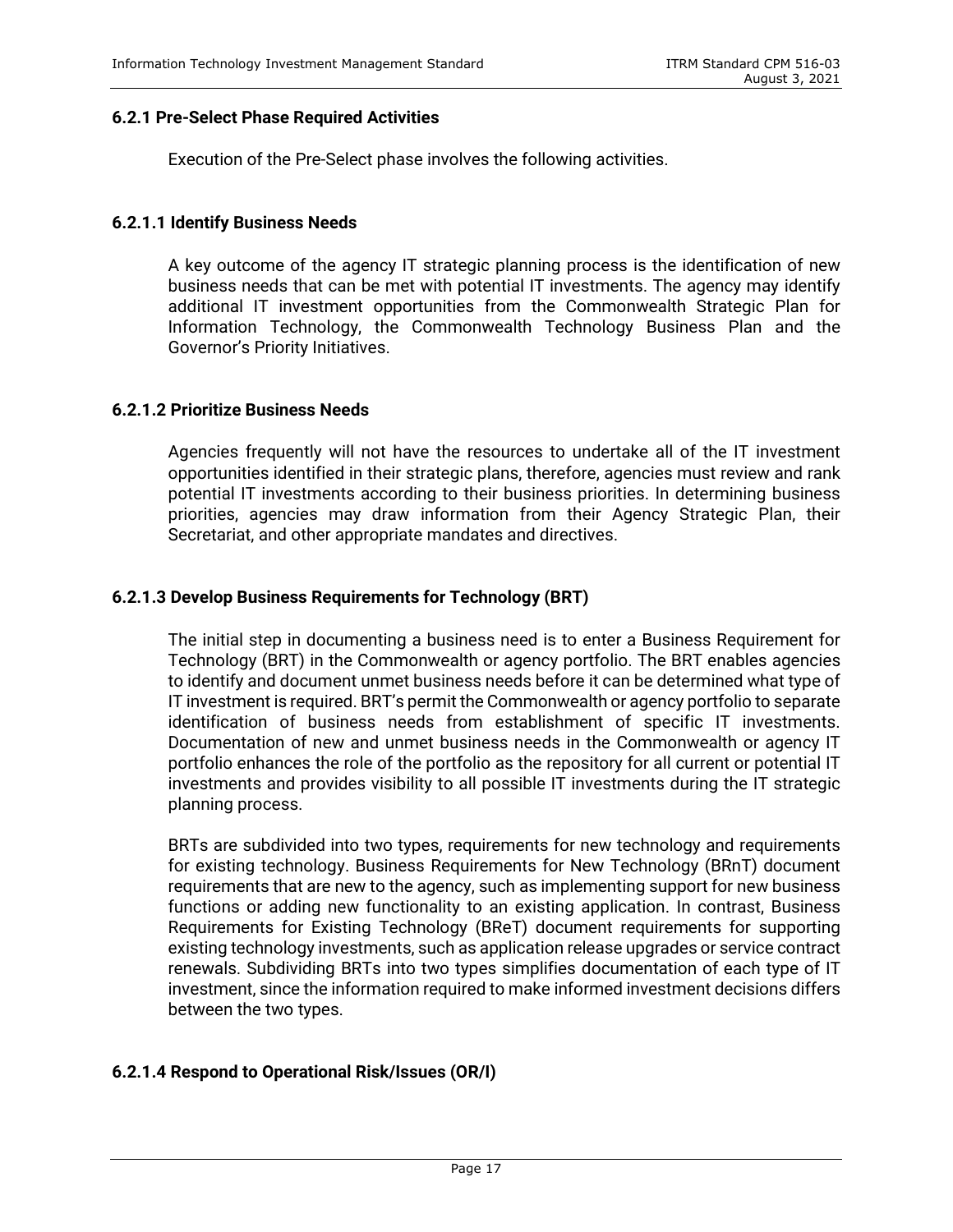A BRT also may be entered in the agency or Commonwealth portfolio in response to receiving an Operational Risk/Issue from one of the governance groups. For example, the Enterprise Architecture group may send an agency an OR/I informing the agency that that it is using a software version that is no longer supported. In response, the agency may generate a BReT documenting their intent to upgrade to the current software version.

#### **6.2.1.5 Determine if Proposed IT Investments are Projects, Procurements, or Both**

In addition to identifying and initially documenting a new or unmet business need, the BRT establishes a vehicle for recording further details of the business need and research on potential solutions, including an IT investment. If it appears that an IT investment will address the business need, the investment is ready for review and ranking in the select phase of the ITIM lifecycle. To facilitate that review, the final step in the Pre-select phase is to determine if the investment will take the form of a project, procurement, or both. The CTP has a process which leads to an initial determination.

### <span id="page-22-0"></span>**6.3 Select Phase**

The purpose of the Select Phase is to decide from among the potential IT investments identified in the Pre-Select Phase, and IT investments in the current Commonwealth and agency technology portfolios, which IT investments best support:

- 1. The agency's mission, strategic goals, and mandates.
- 2. The Commonwealth Strategic Plan for Information Technology.
- 3. The Governor's Priority Initiatives.

In the Select Phase, all current and proposed IT investments are analyzed and ranked by their business value, in conjunction with the Commonwealth budget development cycle, to determine which investments are to be initiated or continued. For proposed IT projects, an Investment Business Case (IBC) is prepared. For proposed IT procurements, a Procurement Business Alignment (PBA) is prepared. The IBC and PBA for proposed IT investments are initially evaluated and scored by the agency. The scores from the proposed IT investments are then analyzed along with the scores from the agency's ongoing IT investments. Based on the agency internal analysis, the agency ranks all its IT investments and subsequently selects the IT investments to include or retain in the Agency IT portfolio and by reference in their IT Strategic Plan. Once the agency selects its IT investments, proposed investments that qualify as Commonwealth investments are submitted for evaluation and approval at the Commonwealth level.

Completion of the Select Phase answers the question "What IT investments best meet the business needs?"

#### **6.3.1 Select Phase Required Activities**

Execution of the Select phase involves the following activities.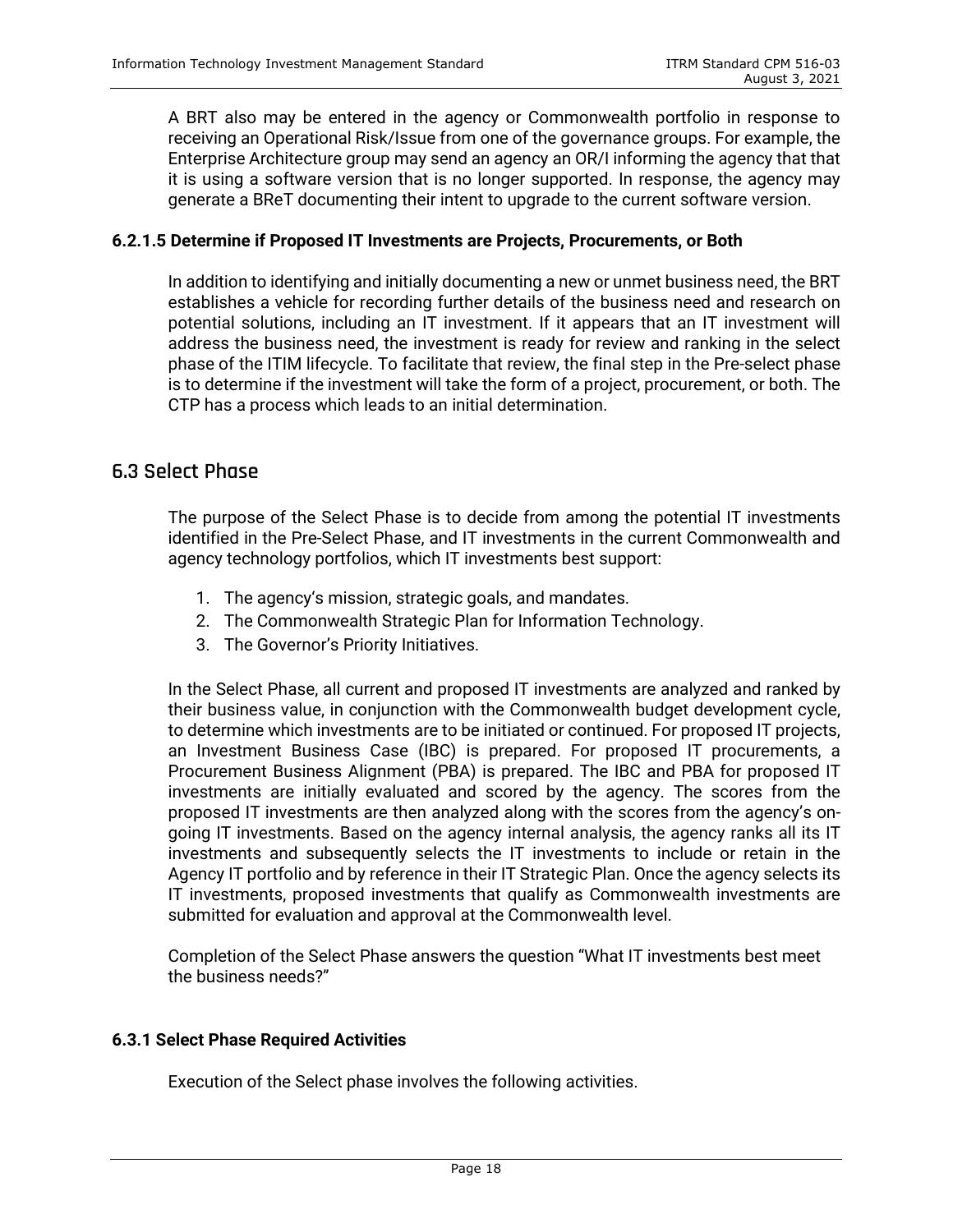#### **6.3.1.1 Develop and Approve Proposed IT Investments**

After proposed IT investments are identified based on business needs and documented in BRTs, initial project or procurement documentation is prepared. For agency IT investments, this documentation is developed according to established agency procedures, which follow best practices as documented in the Commonwealth project management policies, standards, and guidelines. For Commonwealth IT projects or procurements, documentation is developed in CTP building on the previously entered BRTs. For IT projects, this documentation includes the Investment Business Case (IBC) and the initial Project Risk/Complexity Assessment (PRCA). For IT procurements, a Procurement Business Alignment (PBA) is prepared. Additional documentation for either includes Investment Biennium Funding (IBF) covering the appropriate funding period(s). For Commonwealth procurements, the PBA is reviewed by the governance groups and approved by the CIO.

For proposed Commonwealth IT projects, the IBC is evaluated and scored based on established Commonwealth criteria. At the agency level, it is highly recommended that the agencies use the Commonwealth's evaluation and scoring criteria, as established by the CIO. The results of the agency evaluation and scoring activities should be documented in the agency portfolio tool.

Commonwealth IBCs must be evaluated and approved by the CIO prior to inclusion in CTP. ITIMD administers the evaluation and approval process using the Commonwealth IT portfolio management tool workflow. The final output from this evaluation and approval process is a decision on whether a proposed investment is either granted Investment Business Case Approval (IBC), a project portfolio category for projects that have received approval of the project's investment business case from the CIO. IBC approval authorizes the agency to expend funds in preparation for obtaining project initiation approval.

For proposed IT procurements, the PBA is reviewed by the CIO if the value is equal to or greater than \$250,000.

#### **6.3.1.2 Analyze and Rank Investments**

The next requirement in the Select Phase is to analyze all the approved IT investments in the portfolio and rank them in order by business value. At the agency level, the final output from this activity will be an agency-ranked investment portfolio reviewed and approved by the agency approving authority.

At the Commonwealth level, PMD uses the measurement of an IT investment's value as a way to quantify agency business benefits, and, on a quarterly basis, will make a recommendation to the CIO on the rank order for all Commonwealth IT projects that have been granted Project Initiation Approval (PIA) approval status. The analysis and ranking must follow the *CTP* workflow.

#### **6.3.1.3 Select Investment Portfolio**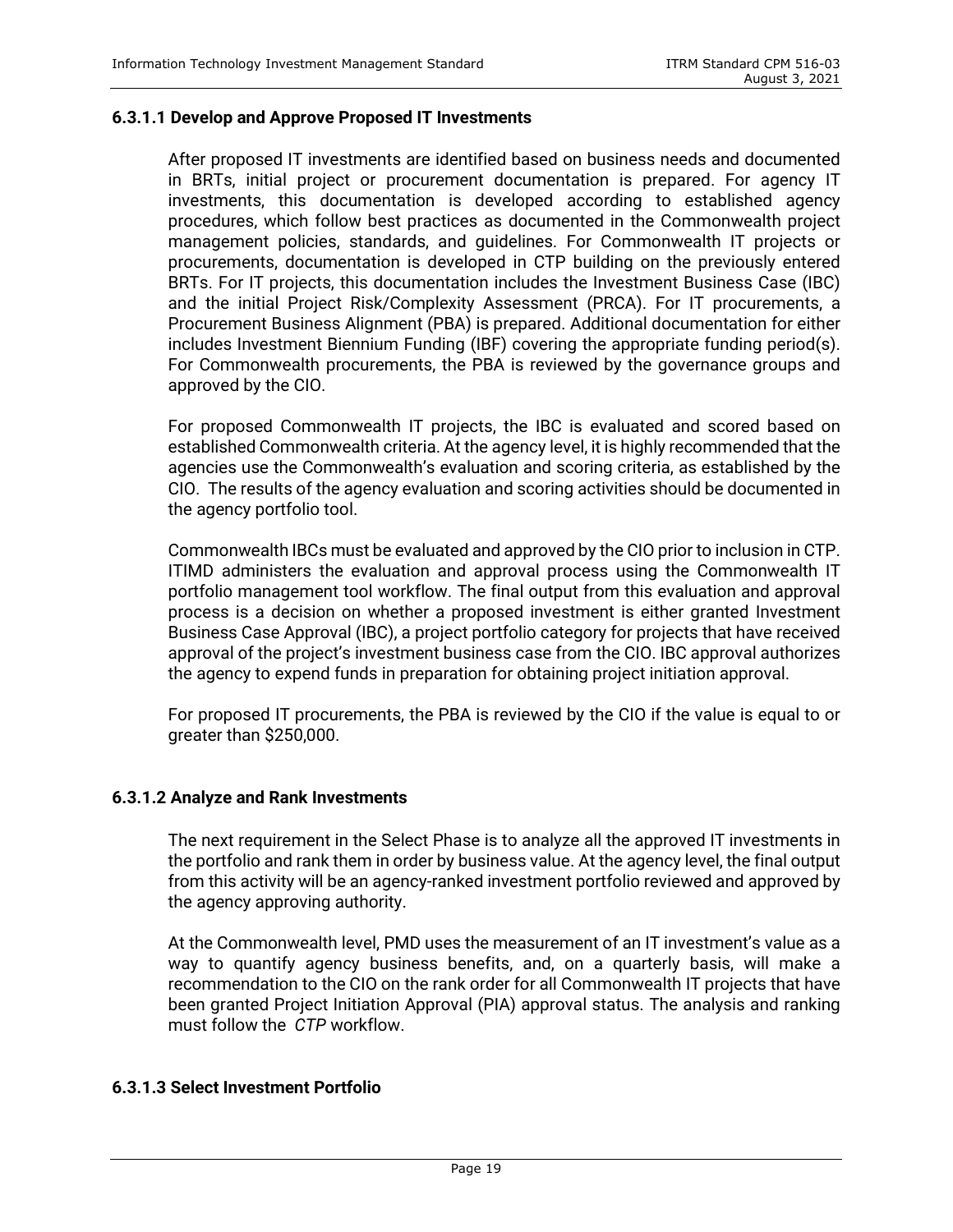The final requirement in the Select Phase is to select and approve the IT investment portfolio. The agency portfolio will be approved by the agency approving authority. Commonwealth IT investments entered in the CTP will be approved by the CIO. In particular, major IT projects will be ranked by business value by ITIMD and submitted to the CIO quarterly. In turn, the CIO will approve or disapprove priorities and funding for major projects and submit a report to coincide with the production of a file of major IT projects for inclusion in the Governor's Budget and the Appropriation Act.

#### **6.4 Control Phase**

The purpose of the Control Phase is to ensure, through timely oversight, quality control, and executive review, that IT investments are developed and placed in operation using a disciplined, well-managed, and consistent process. During this process, the progress and performance of IT investment initiatives are regularly monitored against projected cost, schedule, and performance metrics, in accordance with the investment's planned review schedule. When issues or problems are identified, corrective action is taken.

The Control Phase is characterized by decisions to continue, modify, or terminate IT investment initiatives. Decisions are based on reviews at key milestones during the IT investment lifecycle and reviews conducted on pre-defined periodic schedules. The focus of these reviews changes and expands as the IT investment moves through the investment lifecycle, and as projected investment costs and benefits change.

Completion of the Control Phase answers the question "Are the initiatives for developing and placing the selected IT investments into operation performing as planned?"

#### **6.4.1 Control Phase Required Activities**

Execution of the Control phase involves the following activities.

#### **6.4.1.1 Plan and Execute IT Investments**

After an investment is initiated in the Control Phase, it must be planned and executed in accordance with Commonwealth standards. Commonwealth IT projects that have received IBC approval are governed by the Commonwealth Project Management Standard. Commonwealth IT procurements are governed by the VITA IT Procurement: Authority and Delegation Policies. These procurements are initially documented in the Procurement Governance Review (PGR) form in CTP, where it is reviewed by ITIMD, then Supply Chain Management (SCM), Enterprise Architecture (EA), the Project Management Division (PMD), Security, and eCOS. A recommendation is then made to the Commonwealth CIO for approval or disapproval. To execute a procurement, the Procurement Governance Request (PGR)must be approved by Commonwealth CIO. The PGR documents the proposed procurement method, estimated cost, and funding source.

The agency planning and executing the IT investment must ensure that the business value of the IT investment is translated into concrete asset performance measures. The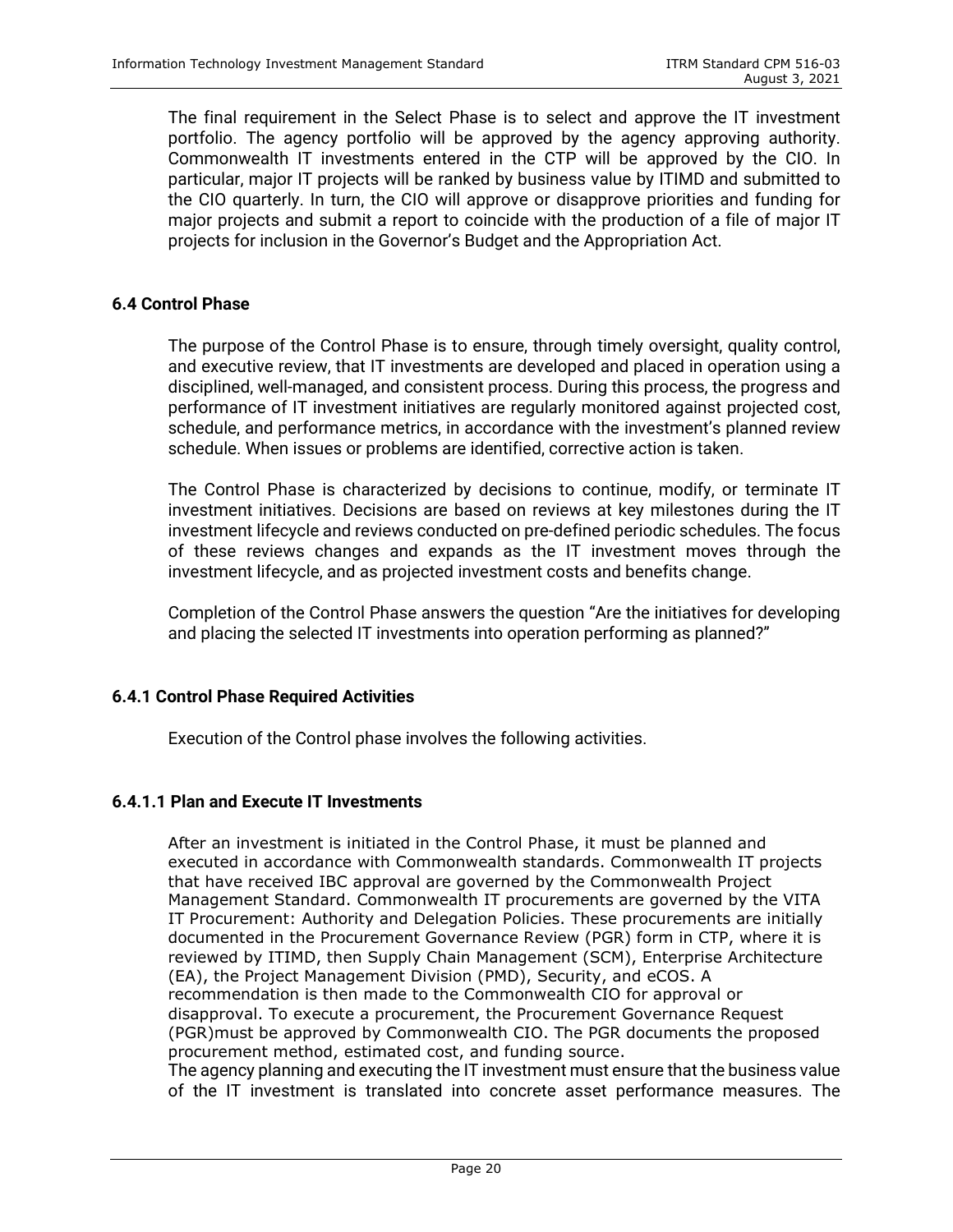performance measures will be assessed throughout the lifecycle of the IT investment to ensure the Commonwealth is receiving the desired business value.

#### **6.4.1.2 Review IT Investment Execution**

The *Code of Virginia* (§2.2-2007) requires proper oversight and governance over the planning and execution of active IT projects and procurements. Stakeholder roles and responsibilities for projects are documented in the Commonwealth Project Management Standard. At minimum, a monthly review of major IT projects is required, while Category 3 projects require a quarterly review and Category 4 projects require a semi-annual review. The CIO will review the performance of Commonwealth major IT projects in a quarterly update to ensure that they are managed on time, on budget, and within scope against a managed baseline. The quarterly update includes:

- IT project status as it relates to cost, schedule and scope
- Significant changes since the last report
- Identification of underperforming projects
- Recommended remediation plans
- Remediation plan status (if required)
- Recommendations to continue, modify or terminate each project

In addition, the following stakeholders review major IT project updates to CTP on a quarterly basis:

- CIO
- Governor
- Information Technology Customer Advisory Council (ITAC)
- Joint Legislative Audit and Review Commission (JLARC)
- Auditor of Public Accounts (APA)
- House Appropriations Committee
- Senate Finance Committee
- Joint Commission on Technology and Science (JCOTS)

#### **6.4.1.3 Complete IT procurements and close IT projects**

The final requirement in the Control Phase is to close completed IT procurements and projects and transition them to operational IT assets. Major and non-major IT projects, procurements, contracts and requests for service must be closed out in accordance with Commonwealth standards and guidelines. At this point in the IT investment lifecycle, it is important to document lessons learned, produce final closeout reports, and ensure contractual requirements have been met. Projects and programs also deliver a set of performance metrics for each IT asset at closeout. *These performance metrics must be documented in the CTP/CTM and used by the agency*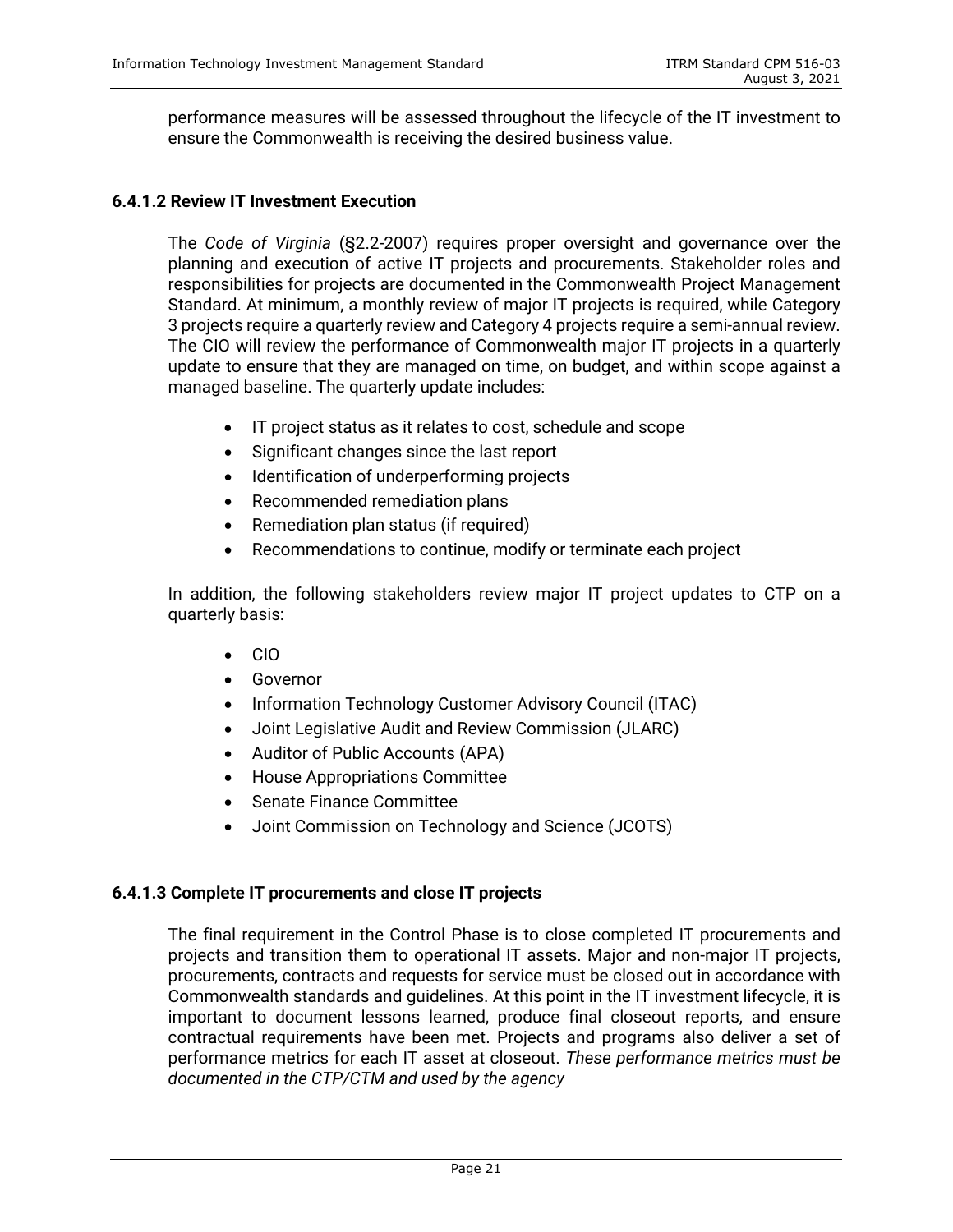#### **6.5 Evaluate phase**

The purpose of the Evaluate Phase is to have the agency periodically compare the actual performance results and benefits of their IT investments to both the range of target performance measures (initially projected in the Select phase and refined in the Control Phase) and the risks of operating and maintaining the IT asset (i.e., reliability, impact of failure, and cost of failure mitigation). The Evaluate Phase includes agency IT assets that have been in operation six or more months.

In the Evaluate Phase, new IT assets delivered by a completed IT project receive a Post Implementation Review (PIR). The PIR is an evaluation process that compares the expected results before the implementation of a project with the actual performance achieved by the IT asset. In addition, the key performance metrics of the assets are monitored at regular intervals and "out of bounds" performance statistics trigger in-depth review and analysis.

Evaluate Phase performance measurements are collected and evaluated by the agency and reported to agency leadership. The performance measurements are also reported to the CIO for Commonwealth IT investments. These measurements provide a better understanding of investment performance and identify necessary investment adjustments or the need for a replacement investment.

The Evaluate Phase answers the question "Are the selected IT investments continuing to deliver the expected business value?"

#### **6.5.1 Evaluate phase required activities**

Execution of the Evaluate phase involves the following activities.

#### **6.5.1.1 Conduct Post Implementation Review**

At the end of the ITIM Control Phase, after an IT investment initiative is closed out, the investment becomes an asset and is added to the agency portfolio as documented in *CTP/CTM*. IT assets must be managed to insure they are providing the business value expected by the Commonwealth. A PIR using asset performance measures established in the Control Phase will be completed on all new IT assets delivered by a Commonwealth IT project within 6 – 12 months of the investment becoming an IT asset. The PIR must follow the process documented in the Commonwealth IT portfolio management tool. The PIR review covers the following requirements: business, technical, data governance and standardization, project management, portfolio, and general. While not required, a PIR for new assets delivered by an agency project is highly recommended, but is required only for Commonwealth projects.

### **6.5.1.2 Conduct IT Asset Evaluation**

IT Asset evaluations will be performed by the business owner on all agency IT assets and will provide a method for timely identification of suboptimal performance *and obsolescence.* Each IT asset is assigned associated performance criteria, a monitoring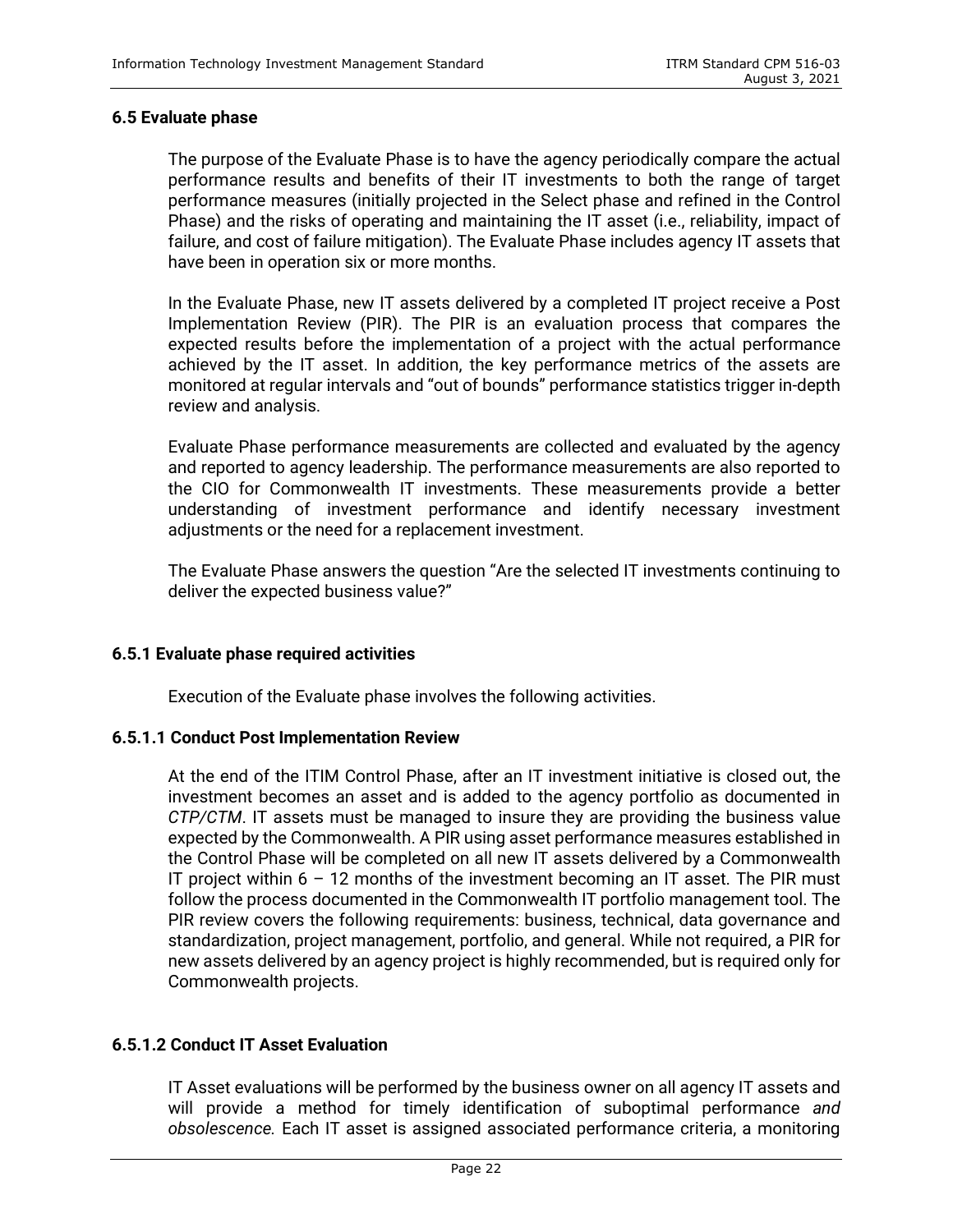schedule for the collection of performance data, and an identified range of acceptable performance. Performance criteria will be based on industry benchmarks, the performance metrics identified by the agency, the agency's strategic plan, and the Commonwealth performance measurements.

#### **6.5.1.3 Determine Asset Disposition**

The final requirement in the Evaluate Phase is to make a determination to maintain, migrate, improve or retire each IT asset. Agencies must decide to:

- 1. Maintain—continue to sustain IT assets that will meet or exceed the business needs of the agency.
- 2. Migrate—modify the use of IT assets that will not meet the agency business needs that justified the initial IT investment, but which can be repositioned to address other agency business needs.
- 3. Improve—reengineer or otherwise modernize IT assets that will not meet the agency business needs that justified the initial IT investment, but which can be used to meet other agency business needs.
- 4. Retire—withdraw from service IT assets that do not justify maintenance, migration, or improvement due to limited business value.

As part of determining the disposition of IT assets, agencies must analyze gaps between current business needs and the performance of IT assets. These gaps will then be documented as BRTs and added to the overall list of agency business needs to be reviewed in the Pre-Select Phase.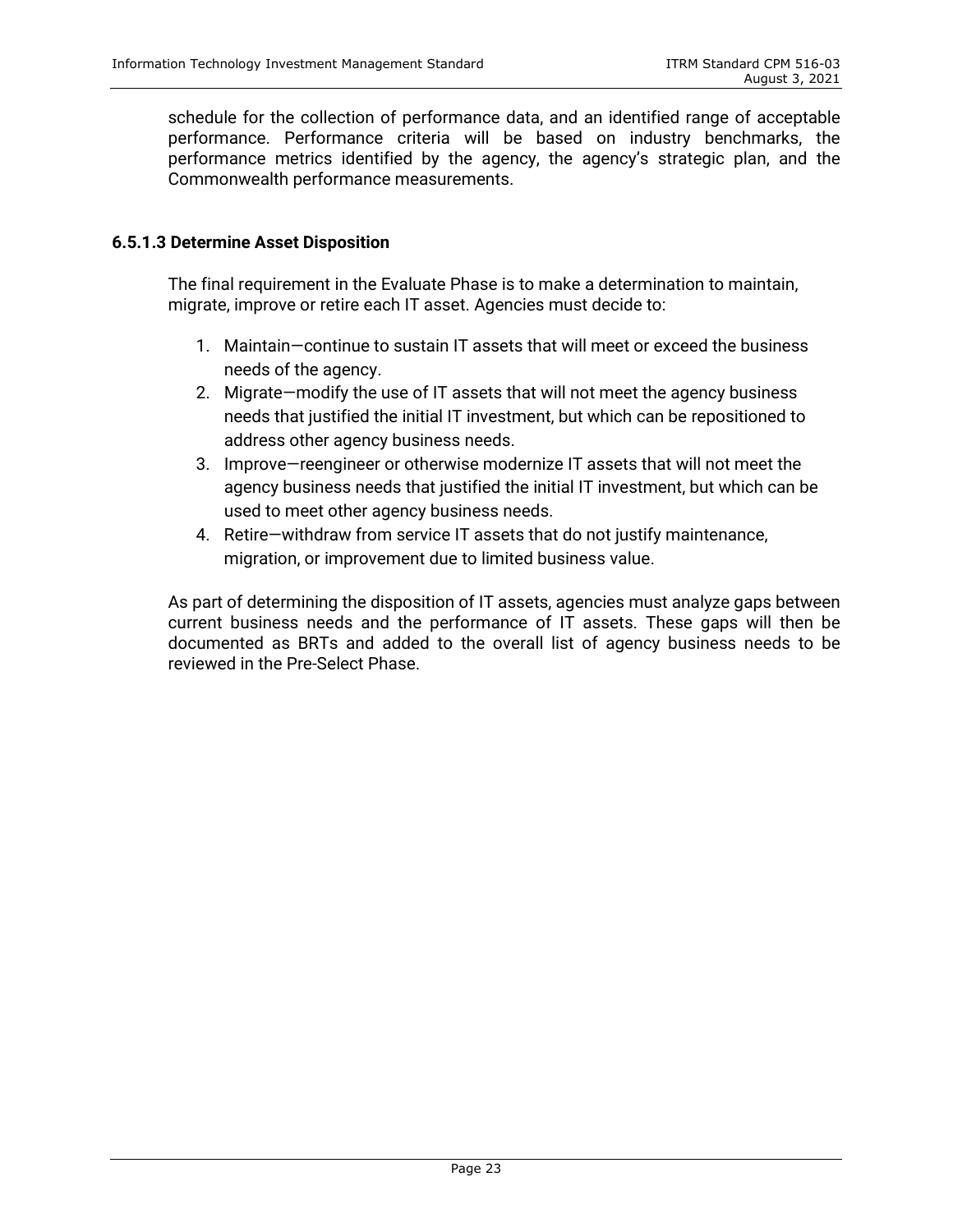## <span id="page-28-0"></span>**7. PORTFOLIO MANAGEMENT PROCESS FOR ITIM**

## <span id="page-28-1"></span>**7.1 Purpose**

The previous section detailed the activities required in each phase of the ITIM lifecycle. This section establishes a portfolio management approach and process for conducting the ITIM lifecycle activities. Within the portfolio management process two cycles of activities are delineated. Commonwealth Project Portfolio Management (PPM) is a cycle of activities used for governing and executing Commonwealth IT projects and procurements planned or underway. Commonwealth Asset Portfolio Management (APM) is a cycle of activities used for evaluating the performance of existing IT assets (Infrastructure, Applications, and Services).

## <span id="page-28-2"></span>**7.2 Definition of Portfolio Management and Relation to the ITIM Activities**

Section 4.3 introduced the concept of a technology portfolio and identified *the PRM component* of the Commonwealth Technology Portfolio (CTP) as the executive branch repository for new Commonwealth investments of \$250,000 or more and the Capability Technology Management component of the CTP as the repository of all *current IT operational information* information the agency needs to manage their technology investments regardless of the cost. A technology portfolio is a necessary concept and management tool to enable effective oversight of the complex arrangement of business needs, potential and current IT investments, and related projects, procurements, and services that fall within the scope of the ITIM methodology.

As illustrated in Figure 6, the Commonwealth uses portfolio management to manage IT investments across the ITIM lifecycle. The portfolio management approach provides a process for executing the ITIM activities in a cycle that aligns with other Commonwealth planning and management processes. Use of a portfolio management process reinforces objectives and strategies of Commonwealth and agency IT Strategic Plans, promotes balancing risk and investment goals, ensures delivery of anticipated business value, and enables consistent application of analytics and evaluation of IT investments.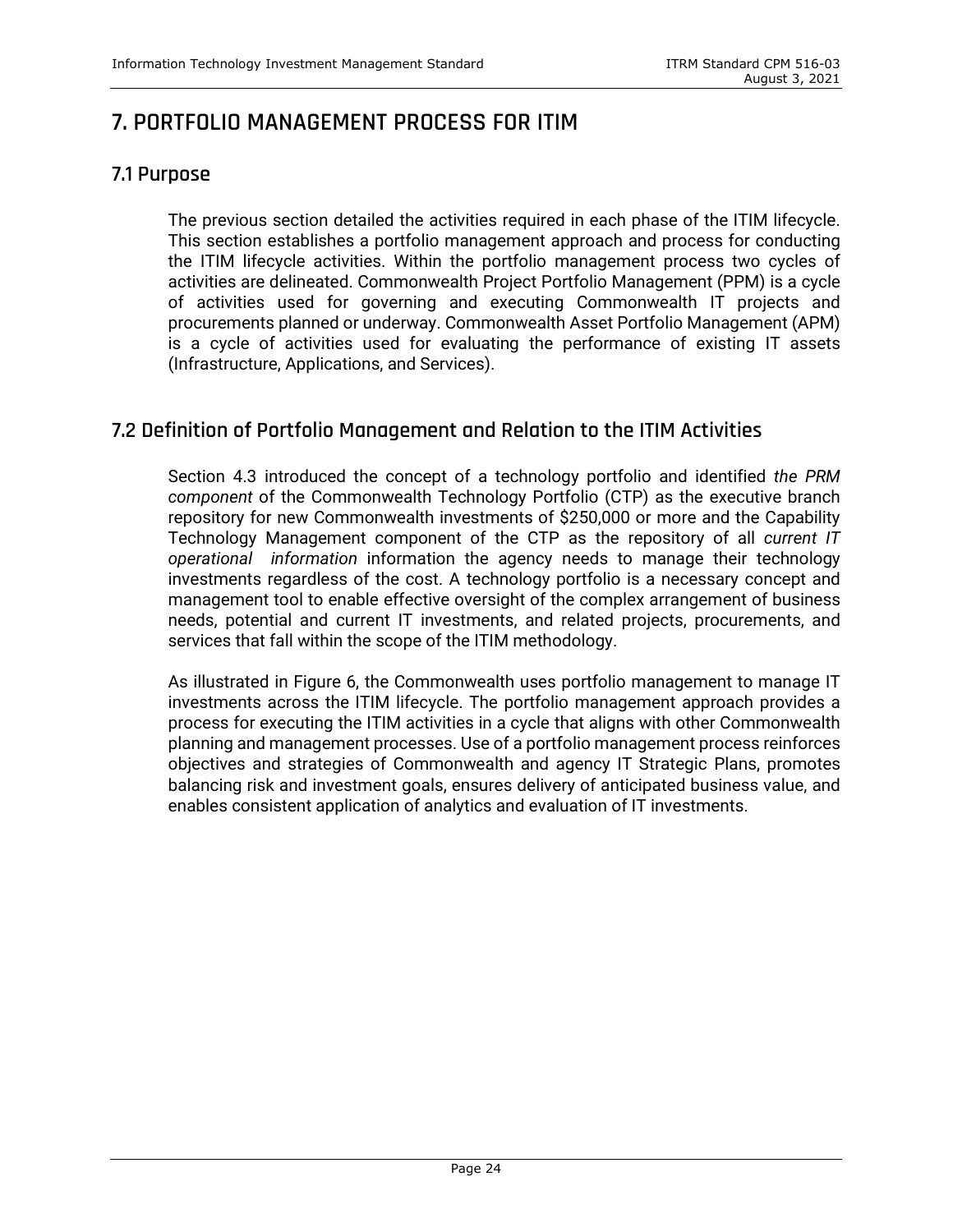

Figure 5: IT portfolio management process within the ITIM lifecycle

## <span id="page-29-0"></span>**7.3 Commonwealth Project Portfolio Management Process**

The Commonwealth Project Portfolio Management (PPM) process is a cycle of activities that address *Code of Virginia* (§2.2-2007) requirements and are aligned with industry best practices. Commonwealth executive branch agencies use these activities to govern and execute current or proposed Commonwealth IT projects or procurements. The fundamental objective of the PPM cycle is to determine the optimal mix and sequencing of IT projects and control their delivery to best achieve the Commonwealth's overall goals. PPM supports ongoing measurement of the project portfolio so each related IT investment can be monitored for its relative contribution to business goals and improving business value.

Execution of the PPM process involves conducting the following ITIM activities:

- Analyze and rank IT investments, as described in Section 6.3.1.2
- Select IT investment portfolio, as described in Section 6.3.1.3
- Control projects and procurements, as described in Sections 6.4.1.1 and 2
- Complete procurements and close projects, as described in section 6.4.1.3

## <span id="page-29-1"></span>**7.4 Capability and Technology Management Process**

*Capability and Technology Management (CTM)* is a cycle of activities aligned with industry best practices that Commonwealth executive branch agencies use for evaluating the performance of existing IT assets and linking continuing investments in those IT assets to business needs. The objective of the *CTM* cycle is to realize optimal value from continuing IT investments. *CTM* supports ongoing measurement of IT investment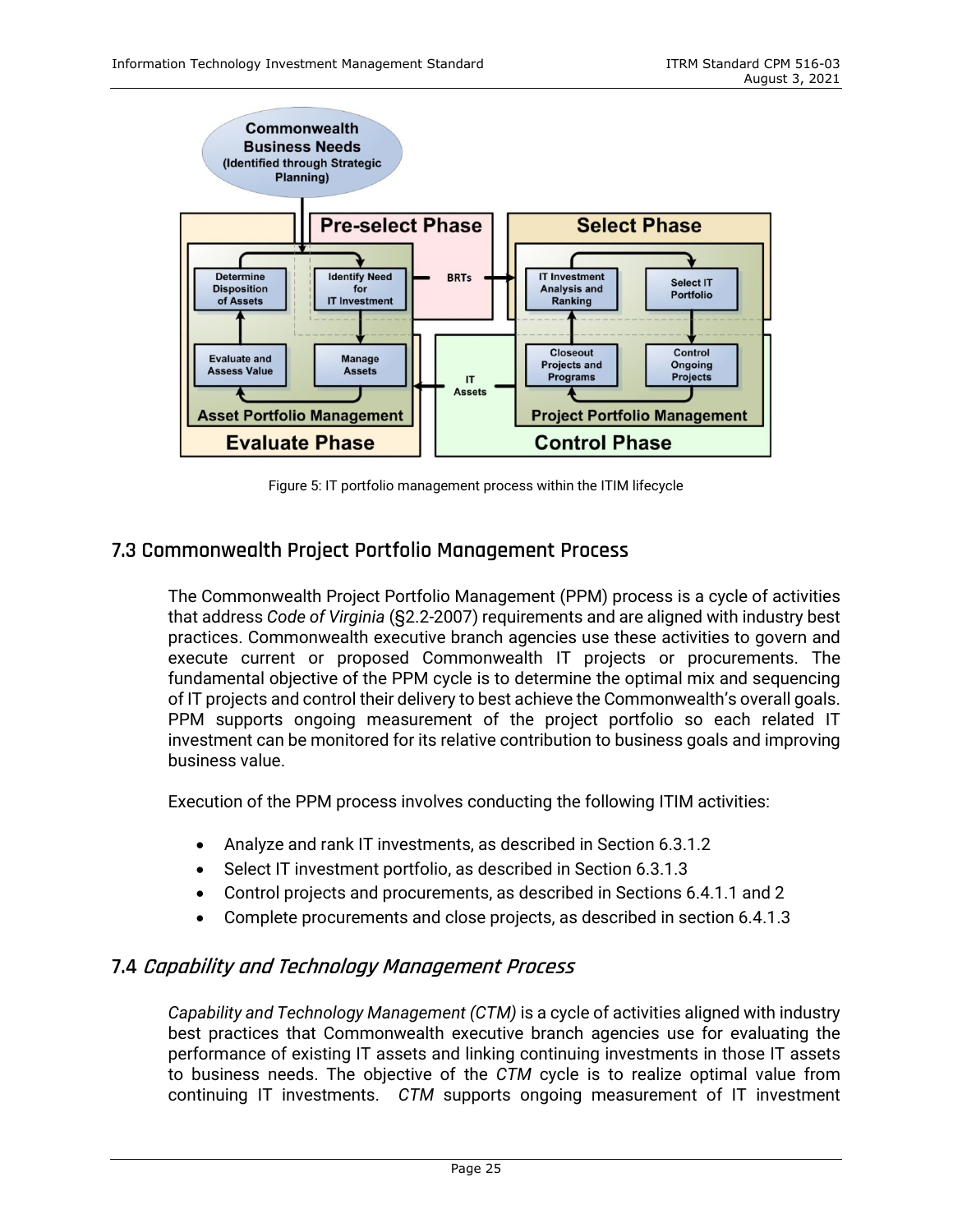performance to ensure the asset's contribution to business goals and improving business value.

Execution of the *CTM* process involves conducting the following ITIM activities:

- Measure IT asset performance.
	- During this activity agencies systematically collect, record, and report information on the performance of all IT assets, whether managed through the IT Partnership or managed by the agency. All IT assets should have service level performance measures assigned to them, and the performance measures should be directly tied to the business needs of the agency and the value the investment provides to the Commonwealth..
- Conduct IT asset and service evaluation, as described in Section 6.5.1.2
- Determine IT asset disposition, as described in Section 6.5.1.3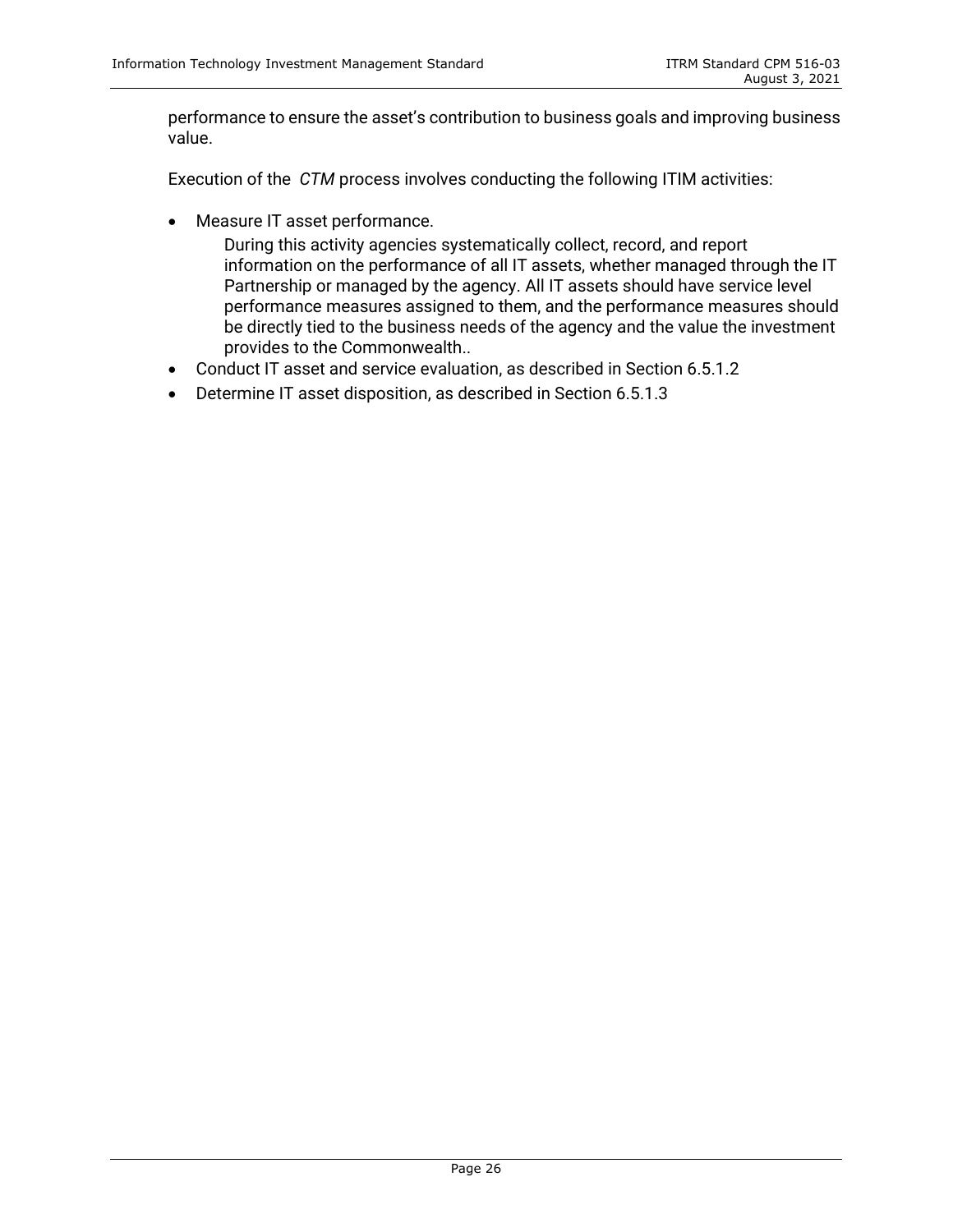## <span id="page-31-0"></span>**8. STAKEHOLDER RESPONSIBILITIES**

## <span id="page-31-1"></span>**8.1 Purpose**

This Section will define the stakeholder responsibilities in each of the four ITIM phases. These roles and responsibilities are assigned to individuals, and may differ from the COV role title or working title of the individual's position. Individuals may be assigned multiple roles, as long as the multiple role assignments provide adequate separation of duties, provide adequate protection against the possibility of fraud, and do not lead to a conflict of interests.

## <span id="page-31-2"></span>**8.3 Commonwealth Chief Information Officer (CIO)**

#### Pre-select

- Define criteria for evaluating Commonwealth IT investments.
- Develop a technology investment management standard.
- Review and approve all state agency and public institution of higher education information technology plans.
- Evaluate and recommend approval or disapproval of the IT components of agency strategic plans or IT investment changes to agency strategic plans.
- Develop the six-year Commonwealth Strategic Plan for Information Technology, update the Plan annually, and submit to the Secretary of *Administration* for approval.
- Plan and forecast future needs for information technology and conduct studies and surveys of organizational structures and best management practices of information technology systems and procedures.
- Assist state agencies and public institutions of higher education in the development of information management plans and the preparation of budget requests for information technology.
- Develop and approve statewide technical standards for information technology and related systems.
- Define the Commonwealth's "as-is" and "to-be" Enterprise Architecture.

#### Select

- Review agency IT budgets and make recommendations to the Department of Planning and Budget (DPB).
- Build and maintain a Commonwealth Technology Portfolio (CTP) to include investments planned and underway.
- Review and approve for planning all Major and Non-major IT Projects and procurements over \$250,000.
- Review Commonwealth IT portfolio analysis, accompanying documents, and the recommended Commonwealth IT portfolio and submit the annual Recommended Technology Investment Projects (RTIP) Report, with recommended priorities for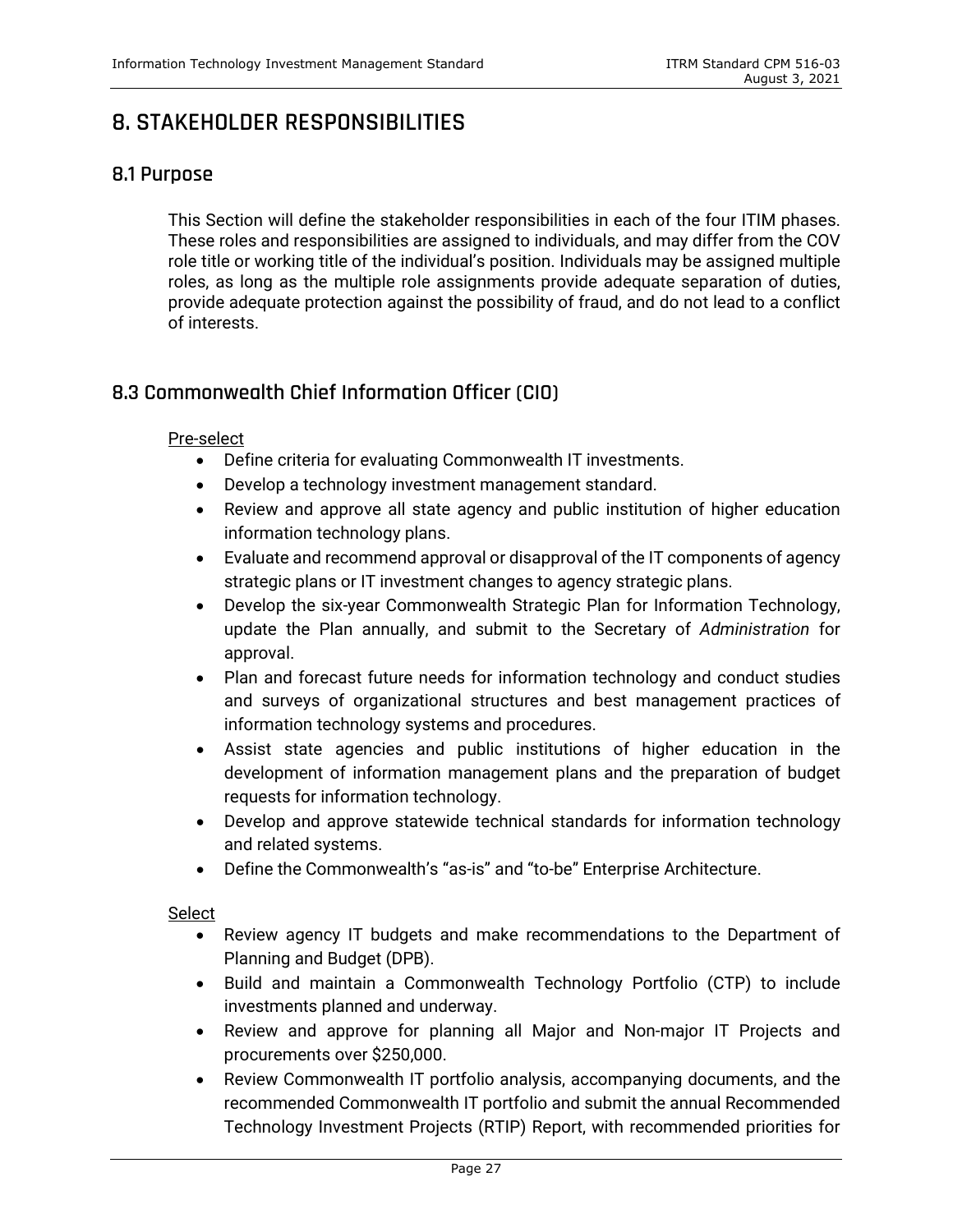funding the projects, to the Secretary of *Administration*,, and the Joint Commission on Technology and Science.

#### Control

- Review and grant approval or disapproval of Commonwealth IT projects and procurements over \$250,000.
- Appoint an Internal Agency Oversight Committee (IAOC) for each Major IT project to provide oversight and direction to the project for which they are chartered and participates (or appoints a representative) as a voting member on the Proponent Secretariat Oversight Committee (PSOC) for Major IT projects.
- Approve, as a part of the project plan, the target asset performance measures to be used in the asset's Post Implementation Review (PIR).

#### Evaluate

- Evaluate the needs of agencies in the Commonwealth with regard to (i) a consistent, reliable, and secure information technology infrastructure, (ii) existing capabilities with regard to building and supporting that infrastructure, and (iii) recommended approaches to ensure the future development, maintenance, and financing of an information technology infrastructure befitting the needs of state agencies and the service level requirements of its citizens; and
- Produce a monthly status report on partnership infrastructure projects to provide scope, schedule, cost, risk, and performance measure information.

## <span id="page-32-0"></span>**8.4 Information Technology Advisory Council (ITAC)**

Throughout the ITIM lifecycle, advise the CIO on assessing and meeting the Commonwealth's business needs through the application of information technology, establishing priorities for the use of information technology for state agencies in the executive branch of state government, the adoption of statewide architecture, technical, and data standards for information technology and related systems, and other matters brought to the Council by the CIO.

## <span id="page-32-1"></span>**8.5 Commonwealth Project Management Division (PMD)**

#### Pre-select

• Monitor agency and public institution of higher education implementation of information management and information technology plans and periodically report findings to the CIO.

Select

• Provide ongoing assistance and support to state agencies and public institutions of higher education in the development of information technology projects.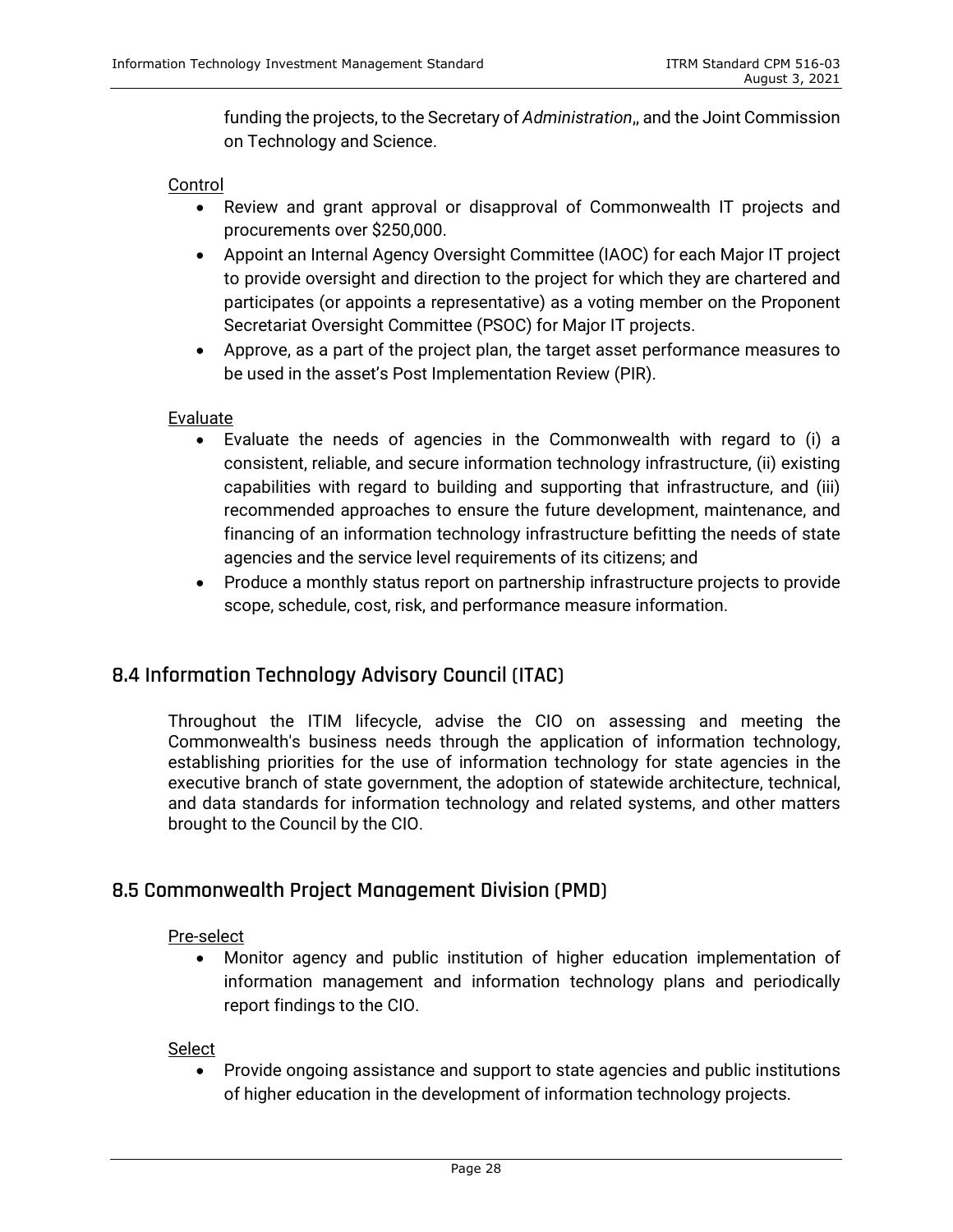- Review agency IT investments and recommend project or stand-alone IT procurement approval or disapproval to the CIO.
- Participate in review and approve agency IT budget recommendations to the CIO.

#### **Control**

- Provide oversight and governance on all Commonwealth IT Projects;
- For Commonwealth projects, recommend approval or disapproval to the CIO for Project Initiation Approval (PIA).
- Provide appropriate reports to the CIO and in accordance with the *Code of Virginia* (§2.2-2017).
- Ensure projects are being run in accordance with statewide technical and data standards for information technology and related systems.
- Manage the project close-out activities as directed in the Commonwealth Project Management Standard.

## <span id="page-33-0"></span>**8.6 Commonwealth IT Investment Management Division (ITIMD)**

#### Pre-select

- Evaluate all IT investments that qualify as Commonwealth Technology Portfolio investments according to approved criteria.
- Every two years, as part of the budget process, evaluate agency and *tier 1* public institution of higher education Information Technology Strategic Plans and recommend approval or disapproval to the CIO.
- Ensure *Executive Branch* agencies and public institutions of higher education under oversight and governance *of the CIO* have a CIO-approved ITSP.
- Review agency and public institution of higher education information management and information technology plans and recommend approval or disapproval to the CIO.
- On an ongoing basis, evaluate IT investment changes to agency and public institution of higher education *under governance and oversight of IT* strategic plans and recommend for approval or disapproval to the CIO.

#### **Select**

- Submit recommendation to the CIO for Investment Business Case (IBC) submissions for Commonwealth projects.
- Coordinate governance review and recommend for approval to the CIO agency Procurement Business Alignment (PBA) submissions for Commonwealth procurements.
- Evaluate, score, and rank all major IT projects according to the approved CIO criteria and submit a recommendation for funding to the CIO.
- Prepare the annual RTIP report and provide a quarterly update.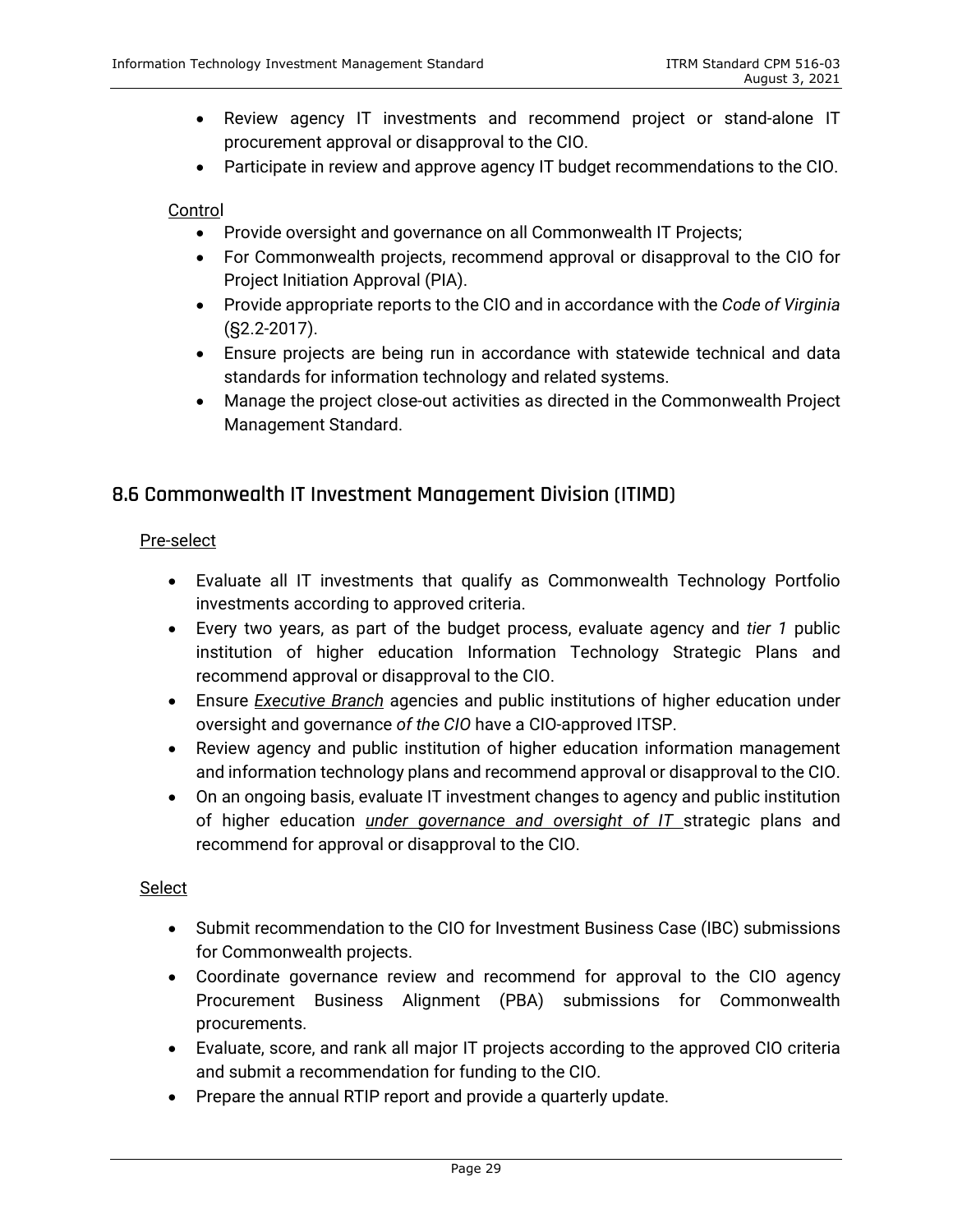- Obtain CIO approval of the RTIP report with recommended priorities for funding projects.
- Review and recommend for approval or disapproval agency Investment Business Case (IBC) submissions for Commonwealth projects.
- Participate in review and approve agency IT budget recommendations to the CIO.

### Control

- On behalf of the CIO, support agency use of a Commonwealth Technology Portfolio that includes agency IT projects.
- Maintain and update quarterly a list of major information technology projects that are active or are expected to become active in the next fiscal year and have been approved and recommended for funding by the CIO. Make such list publicly available on the VITA website and submit the quarterly updates to the Chairmen of the House Appropriations and Senate Finance Committees and the Director, Department of Planning and Budget.

#### Evaluate

- On behalf of the CIO, support agency use of a Commonwealth Technology Portfolio that includes operational risks and issues.
- Participate in IT project Post Implementation Reviews (PIR) as directed in the Commonwealth Project Management Standard.

## <span id="page-34-0"></span>**8.7 Commonwealth Secretariats**

#### Pre-select

• Establish business priorities for their Secretariat.

#### Select

• Prioritize the Secretariat's Major IT Projects.

#### Control

- Chair Secretariat Oversight Committees established for Major IT projects
- Review, approve, and comment on monthly status reports, baseline adjustments greater than 10%, and IV&V reports for each active Major project as needed.

#### **Evaluate**

• Monitor agency use of IT in support of the delivery of stakeholder services.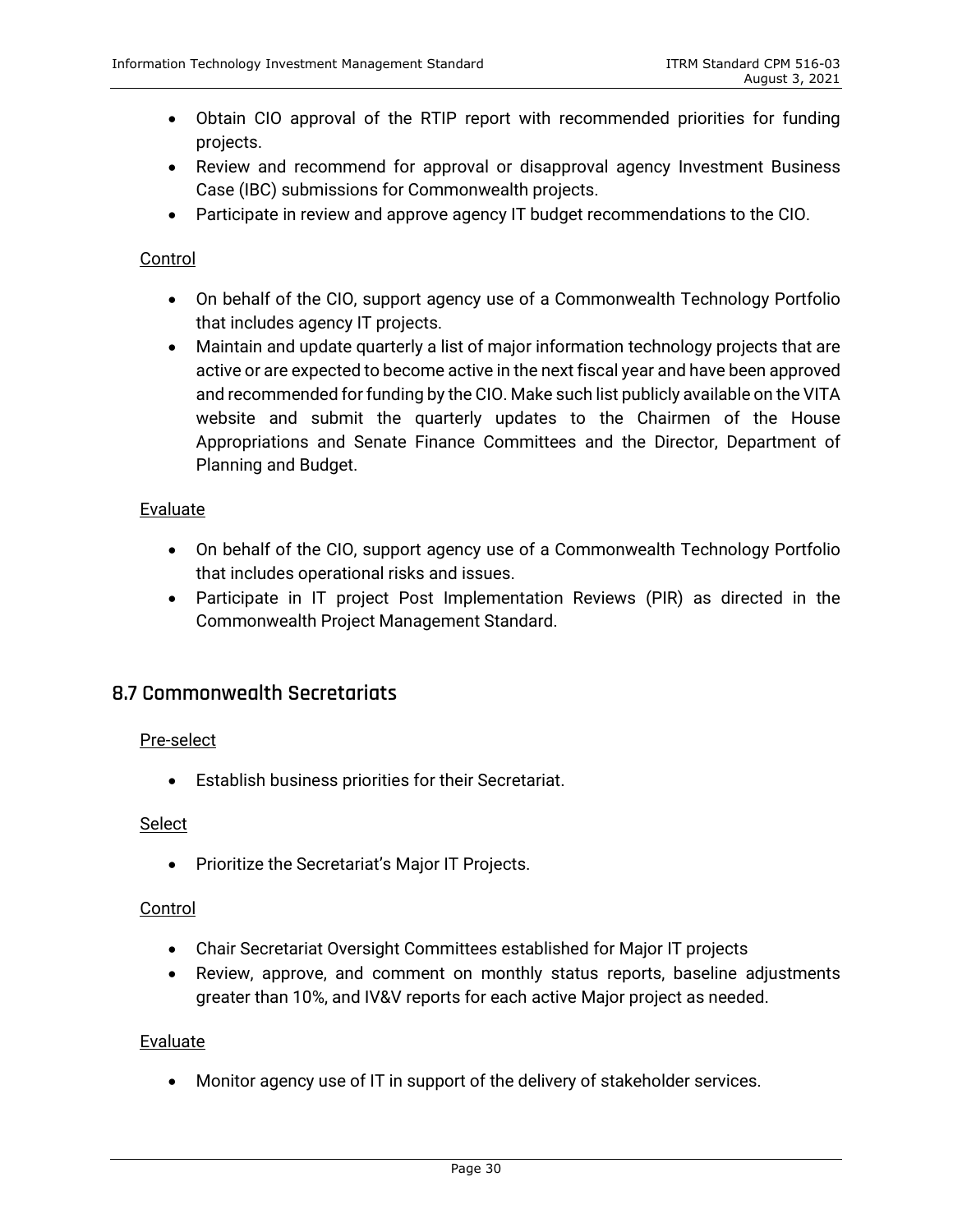## <span id="page-35-0"></span>**8.8 Commonwealth Agencies**

#### Pre-select

- Identify business needs and document in Commonwealth or agency technology portfolio with a Business Requirements for Technology (BRT) entry.
- Prioritize potential IT investments.
- Document target performance metrics and identify business value for potential projects in Investment Business Cases.
- Research possible enterprise or collaboration opportunities for the agency; and
- Update the Agency Strategic Plan and Agency Technology Portfolio with IT investment business cases, identified business needs, and identified value for each potential investment.
- At least biennially the agency head shall designate an agency head/AITR(s) for the Commonwealth Technology Portfolio (CTP) system, and provide the person's name, title, and contact information to ITIMD via e-mail.

#### Select

- Establish a process for evaluating, scoring, and ranking IT investments for the agency.
- Prioritize agency IT Projects.
- Annually Agency Head or their designated representative must certify Major IT Project Information and IT Strategic Planning Information for their Agency within the Commonwealth Technology Portfolio.

#### Control

- Translate business value into asset performance measures.
- Develop detailed project plans and execute projects as directed in the Commonwealth Project Management Standard.
- Develop applications and application modifications in accordance with statewide technical and data standards for information technology and related systems.
- Prepare and submit monthly status reports, requests for baseline adjustments greater than 10%, and IV&V reports for each Major IT Project (as scheduled).

#### Evaluate

- Conduct Post Implementation Reviews on IT projects 6 to 12 months after the IT investment has been implemented using the asset performance measures established in the Control Phase.
- Use asset performance measures to measure the business value, cost, systems performance, technical relevance (EA), and risk of the agency's IT assets.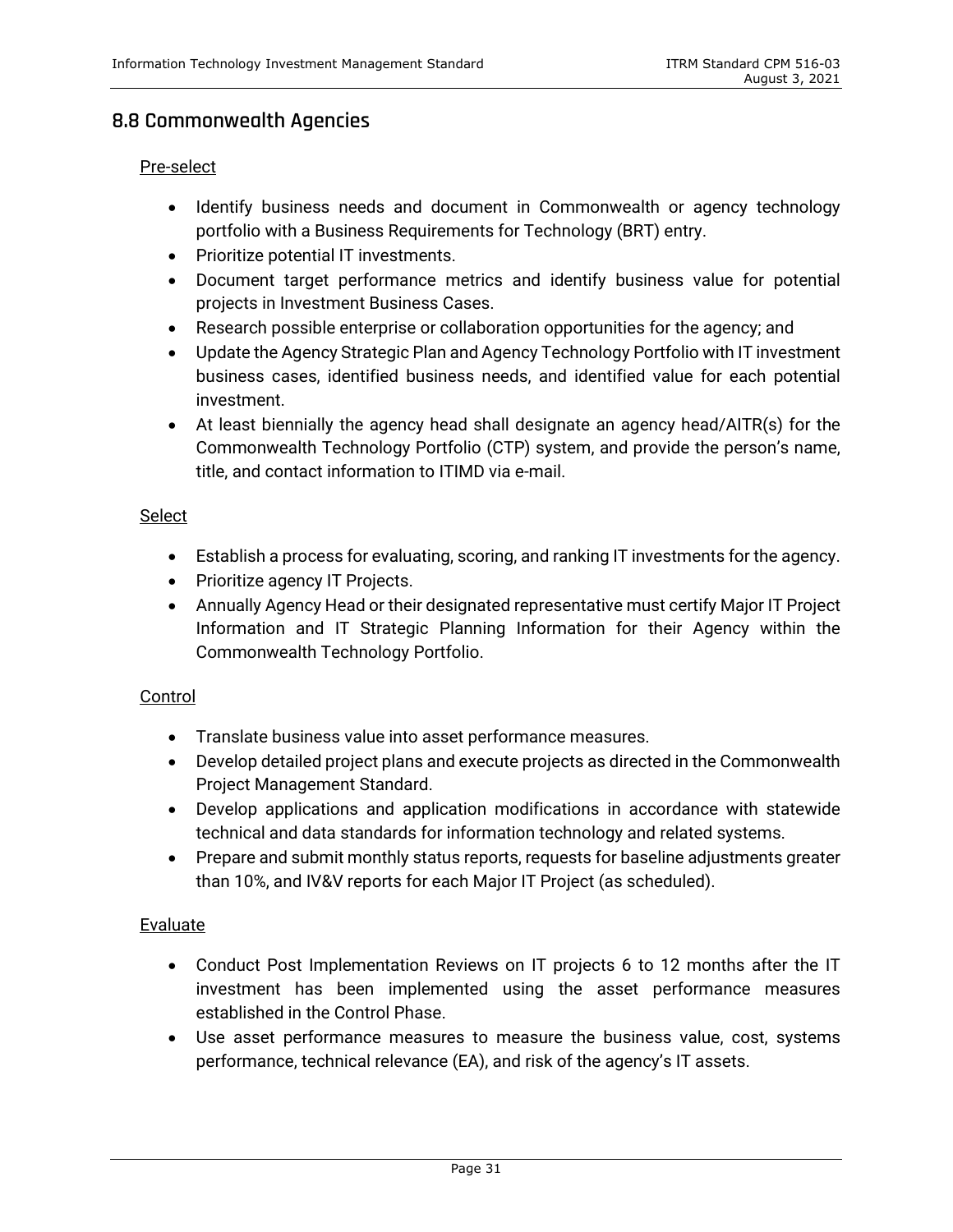- Document IT asset performance using industry benchmarks, the performance metrics identified by the agency, the agency's strategic plan, and the Commonwealth's performance measurements.
- Analyze gaps between current business needs and performance of IT assets; and
- Make a determination to maintain, migrate, improve, or retire each IT asset in the agency technology portfolio.

#### <span id="page-36-0"></span>**8.9 Commonwealth Programs**

#### Pre-select

• Advise Secretariats and agencies on completion of Business Requirements for Technology, Investment Business Case, and Procurement Business Alignment entries for potential IT investments that can be managed within the scope of the program.

#### **Select**

• Provide evaluation, scoring, ranking and investment business case or procurement business alignment information for IT projects and procurements that can be managed within the program as needed.

#### **Control**

• Manage projects within the scope of the program in a coordinated way to obtain business value and control not available from managing the projects individually.

#### **Evaluate**

- While the Program is operational, for IT projects managed by the Program, conduct Post Implementation Reviews 6 to 12 months after the IT investment has been implemented using the asset performance measures established in the Control Phase.
- While the Program is operational, use asset performance measures to measure the business value, cost, systems performance, technical relevance (EA), and risk of the IT investments implemented by the Program.
- While the Program is operational, document the performance of IT assets implemented by the Program using industry benchmarks, the performance metrics identified during the Control Phase, the customer agency's strategic plans, and the Commonwealth's performance measurements.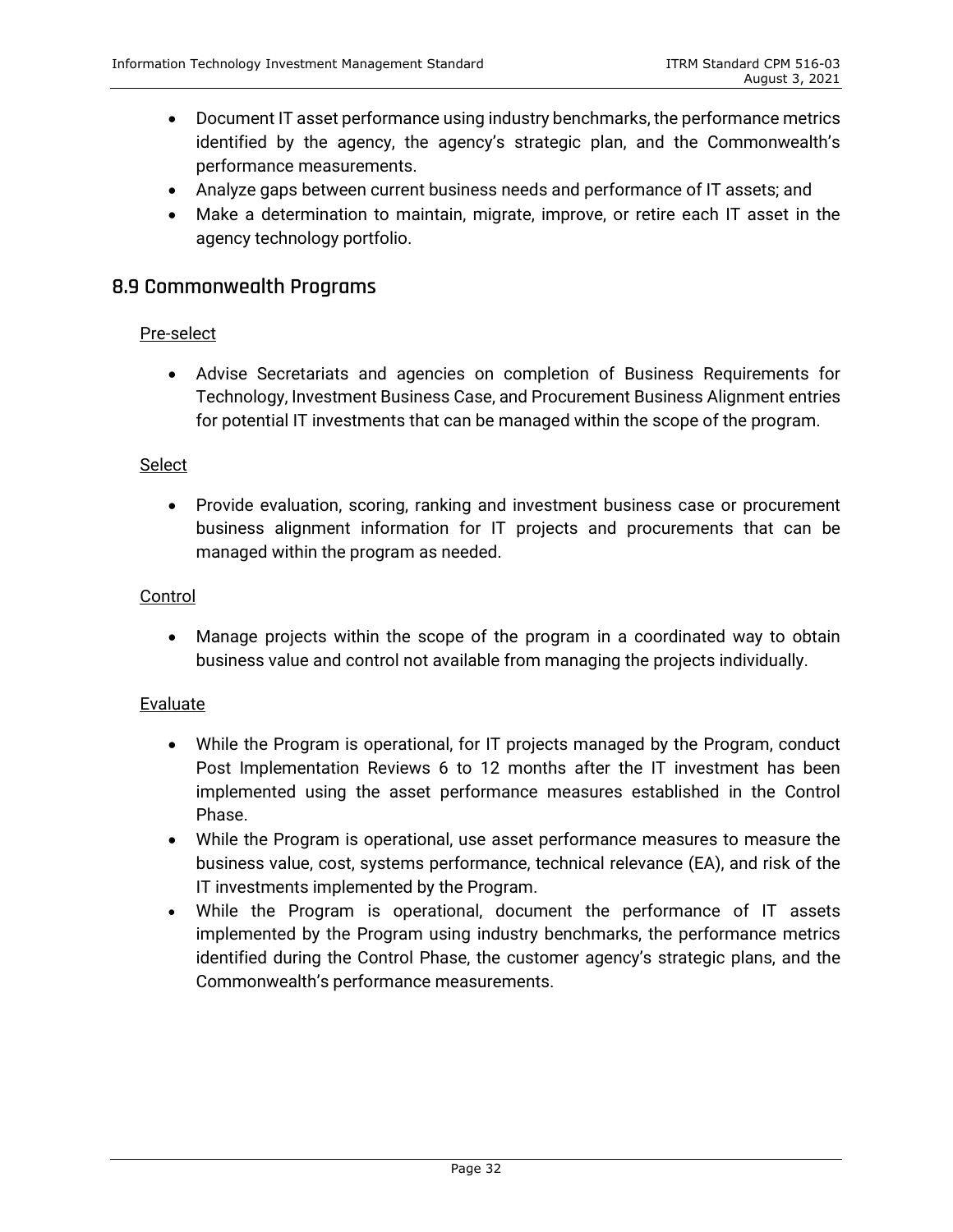## <span id="page-37-0"></span>**APPENDIX A – SUMMARY OF AGENCY RESPONSIBILITIES**

#### **Scope**

This standard is applicable to all Executive Branch state agencies and institutions of higher education (hereinafter collectively referred to as "agencies") that are responsible for the management, development, purchase and use of information technology resources in the Commonwealth of Virginia. This standard does not apply to research projects, research initiatives or instructional programs at public institutions of higher education. (Preface)

*Agency* Maintenance of *Portfolio and Resource Management (PRM) in CTP*

*The PRM component in CTP is the current repository for capturing and managing all Commonwealth IT investments: projects, procurements, and agency strategic plans. All projects and procurements equal to or greater than \$250,000 as well as agency IT Strategic Plans (ITSP) are subject to Commonwealth oversight and governance and must reside in CTP. (Section 4.3.2)* 

#### *Agency Maintenance in the Capability and Technology Management (CTM) Component in Planview*

*The CTM component in Planview is the current repository for cataloging IT assets, including applications, data, and software tools used by executive branch agencies to support their businesses.* Agency entries in *CTM must be kept accurate and up to date as changes occur. Certification of the data in Archer such that it is reflected as such in the CTM component is required* as part of the agency IT Strategic Planning process. (Section 4.3.2)

#### Agency responsibilities in each of the four ITIM phases (section 8.8)

#### Pre-select

- Identify business needs and document in Commonwealth or agency technology portfolio with a Business Requirements for Technology (BRT) entry.
- Prioritize potential IT investments.
- Document target performance metrics and identify business value for potential projects in Investment Business Cases.
- Research possible enterprise or collaboration opportunities for the agency.
- Update the Agency Strategic Plan and Agency Technology Portfolio with IT investment business cases, identified business needs, and identified value for each potential investment.
- At least biennially the agency head shall designate an agency head/AITR(s) for the Commonwealth Technology Portfolio (CTP) system, and provide the person's name, title, and contact information to ITIMD via e-mail.

Select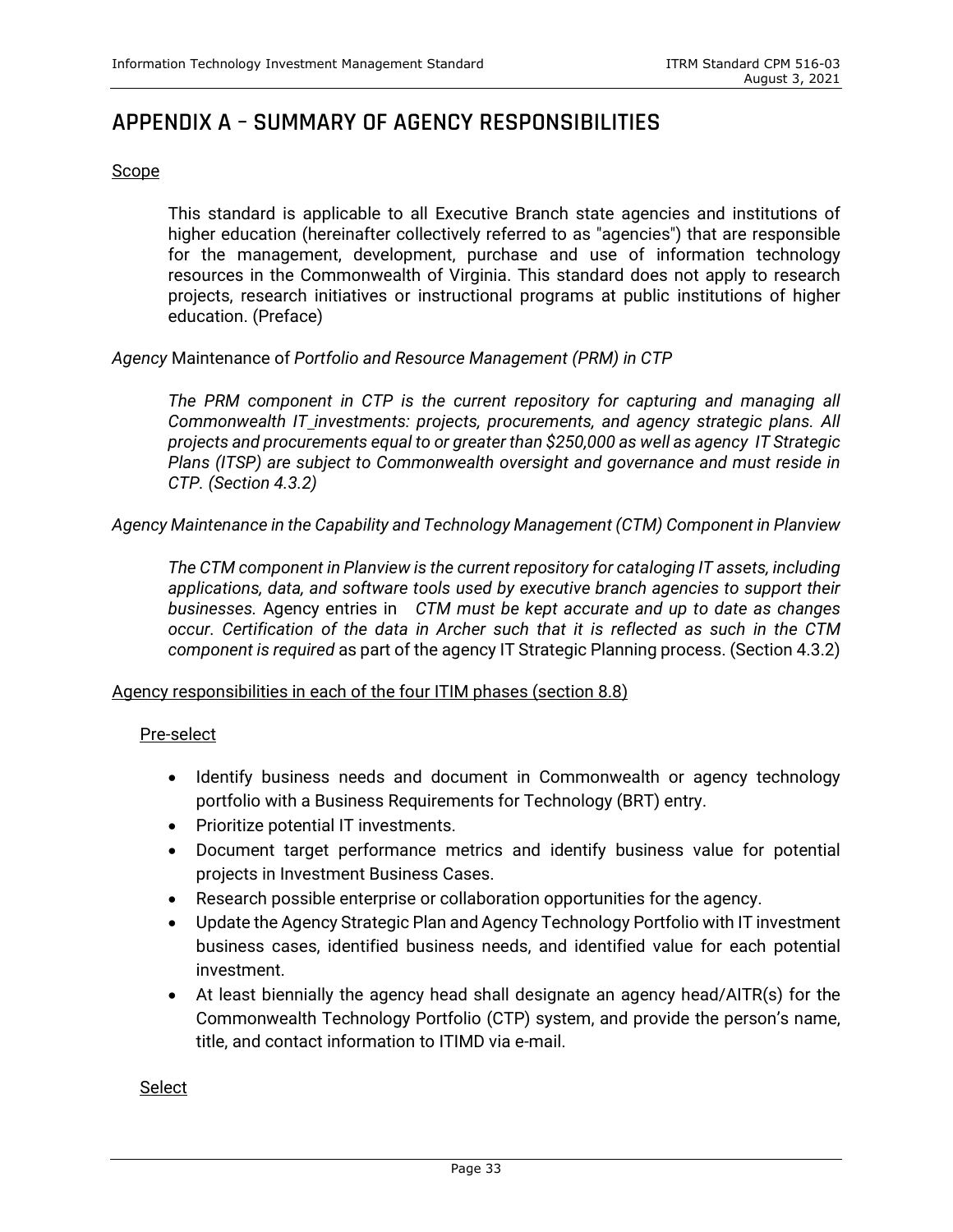- Establish a process for evaluating, scoring, and ranking IT investments for the agency.
- Prioritize agency IT Projects.
- Annually Agency Head or their designated representative must certify Major IT Project Information and IT Strategic Planning Information for their Agency within the Commonwealth Technology Portfolio.

#### Control

- Translate business value into asset performance measures.
- Develop detailed project plans and execute projects as directed in the Commonwealth Project Management Standard.
- Develop applications and application modifications in accordance with statewide technical and data standards for information technology and related systems.
- Prepare and submit monthly status reports, requests for baseline adjustments greater than 10%, and IV&V reports for each Major IT Project (as scheduled).

#### Evaluate

- Conduct Post Implementation Reviews on IT projects 6 to 12 months after the IT investment has been implemented using the asset performance measures established in the Control Phase.
- Use asset performance measures to measure the business value, cost, systems performance, technical relevance (EA), and risk of the agency's IT assets.
- Document IT asset performance using industry benchmarks, the performance metrics identified by the agency, the agency's strategic plan, and the Commonwealth's performance measurements.
- Analyze gaps between current business needs and performance of IT assets.
- Make a determination to maintain, migrate, improve, or retire each IT asset in the agency technology portfolio.